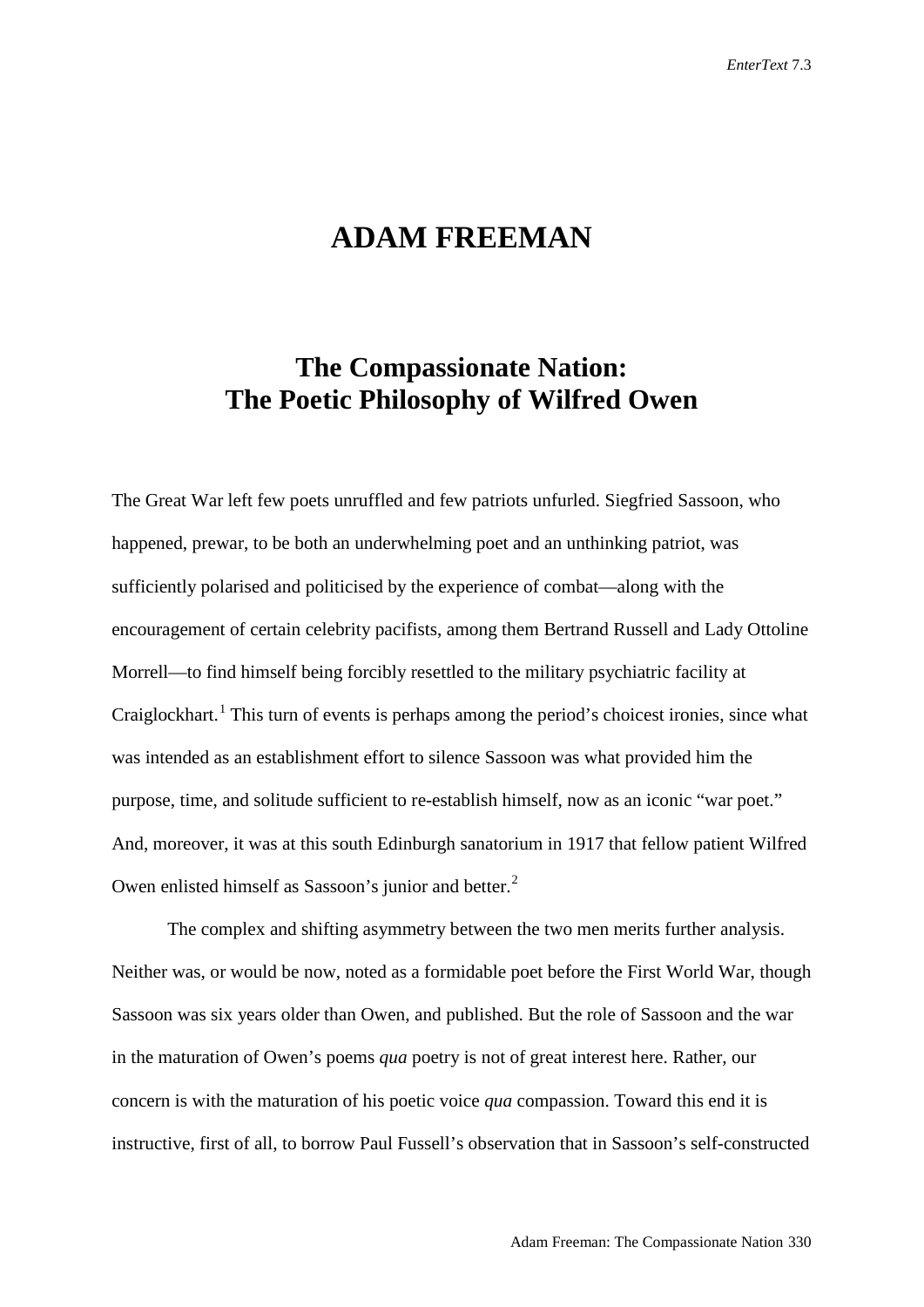narratives of the war—in his poetry, memoirs, and novelizations of memory—the drama is in his insistent divisions, for example, between prewar idylls and wartime loss, and between Western front knowledge and homefront ignorance.<sup>[3](#page-21-0)</sup> In the case of Owen, however, I go on to draw out the more complex point that his "poetic philosophy"—essentially, his most special gift to moral and political education—derives from the wartime re-enactment of his personal, prewar identities and identifiers.

What this paper analyses in particular detail is the sense in which the war refracted Owen's visions of his own poethood and others' personhood. As a young man, both visions were glazed with what at times ought to be diagnosed as "pride," but more often the right word is "lust."<sup>[4](#page-21-1)</sup> Given especially that neither lust nor pride is a sensibility most of us need assistance in cultivating, my preference is to derive the value of Owen's war work from measuring the revisioning of these early identifiers, later as voices of fellowship and fragility. As a suggestive example, we have the affected yet radical individualism of "O World of many worlds," first sketched in  $1912$ , to compare with "The Next War" of 1917, which contains one of Owen's most lucid moments of fraternal anti-nationalism:

We laughed,—knowing that better men would come, And greater wars: when every fighter brags He fights on Death, for lives; not men, for flags.<sup>[6](#page-21-3)</sup>

In the earlier poem, Owen imagines the trajectories of men—and I mean men, not people: "mortal brothers," as he puts it—as being as far apart and alien from one another, yet also as "fixed" and "foreplanned," as those of the planets and stars. But in view of his proud selfidentification as a poet, Owen fixates on an idea of himself as a "meteor, fast, eccentric, lone, | Lawless; in passage through all spheres | Warning the world of wider ways unknown." (Certainly this misty-eyed vision of poetry-as-creed and poets-as-community is built out of a pretty mixed comprehension of astronomy.) The main business of the poem is to set up his own poethood as something fundamentally freeing, elevating, and valuable; thus, such things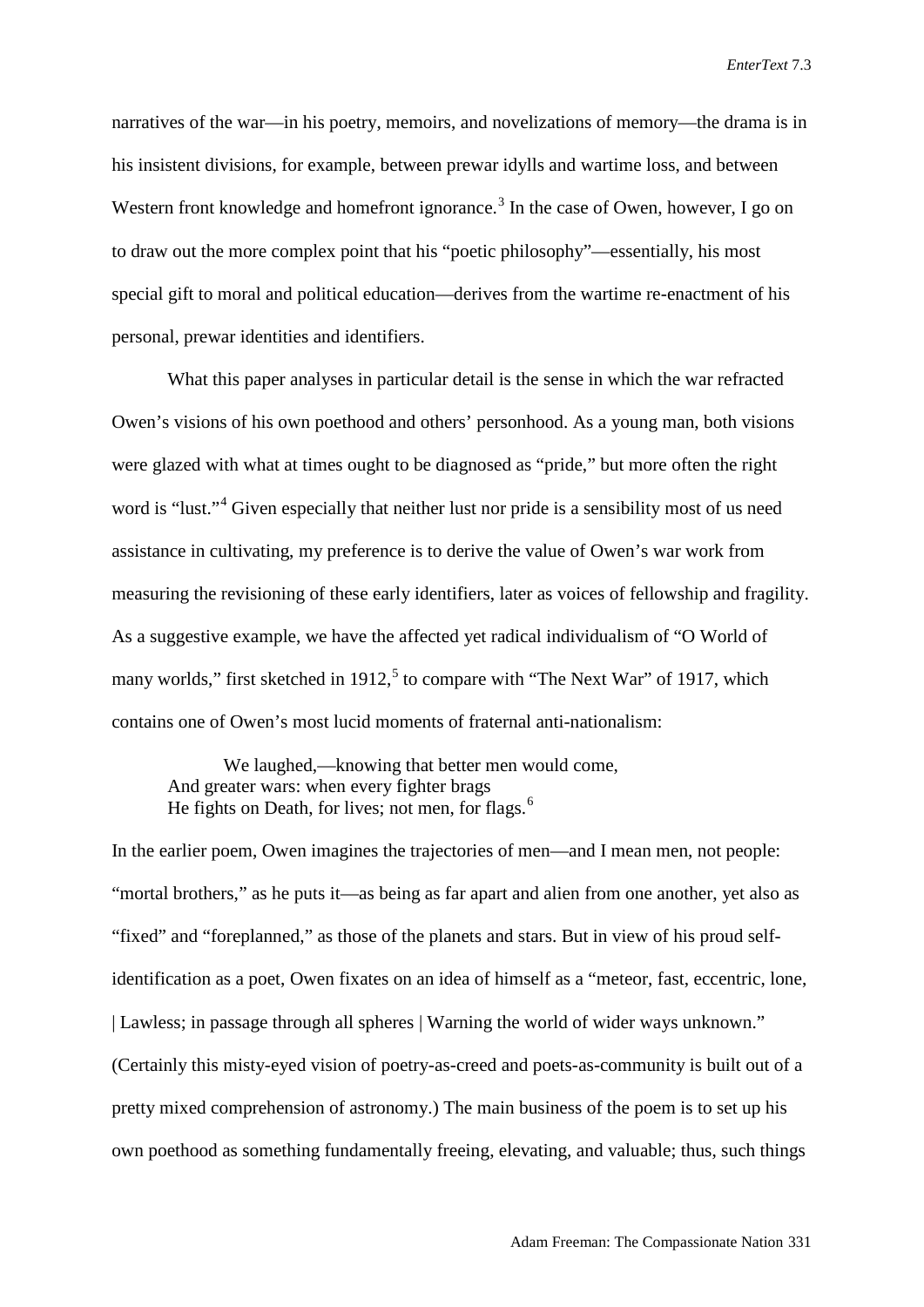as fellow-feeling and lived-experience Owen leaves grounded, and so renders them puny and uninteresting. And although the poem celebrates as the purpose and value of poetry its ability to *warn*, it is difficult to grasp what would be the point of warning the sun not to shine, or Mars to march left rather than right. More on this theme in the next section. For now, the most material contrast between "The Next War" and "O World of many worlds" is between the latter's distant, distancing, and disinterested bluster, and the former's generous, goodspirited, and group-situated compassion. Notice, for one thing, that the bragging fighters of the next war fight Death, not even "for Life"—as Owen had it in earlier drafts<sup>[7](#page-21-4)</sup>—but *lives*.

This study proceeds through four further passages of analysis. The middle two sections engage most particularly with the re-enactment of Owen's identities and identifiers. I do not put too much stock on those tags, but the basic intended meaning of "identity" is whatever we can make of Owen's relationship to his several "speech communities,"<sup>[8](#page-21-5)</sup> in particular his, as it were, "two nations": England and poetry. For a discussion of the evolution of compassion in the poetry of Wilfred Owen, the important "identifiers" are those things that do in the end manage to fix his eye on persons, and not as objects or irrelevances. As indicated, this story starts, as it must, with Owen's boyish pride and boy-prone lust. These two sections are book-ended by discussions, first, of the relationship between poetry and the moral imagination, and second, of how and how best Owen's back catalogue can lend to moral education. The first of these passages amounts to a foundation for, the second an application of, the middle two, more literary, discussions.

One way of taking the argument is as a well-meaning effort to complicate the cosmopolitan reading of Owen's war poetry which traces its insistent physicality to what must be a keenly sympathetic disposition; or, at least, which exploits the former for the cultivation of the latter. In "Mental Cases," for instance, the "drooping tongues," "jaws that slob," the hair fingered by memory, and the hands "plucking at each other; | ... Pawing us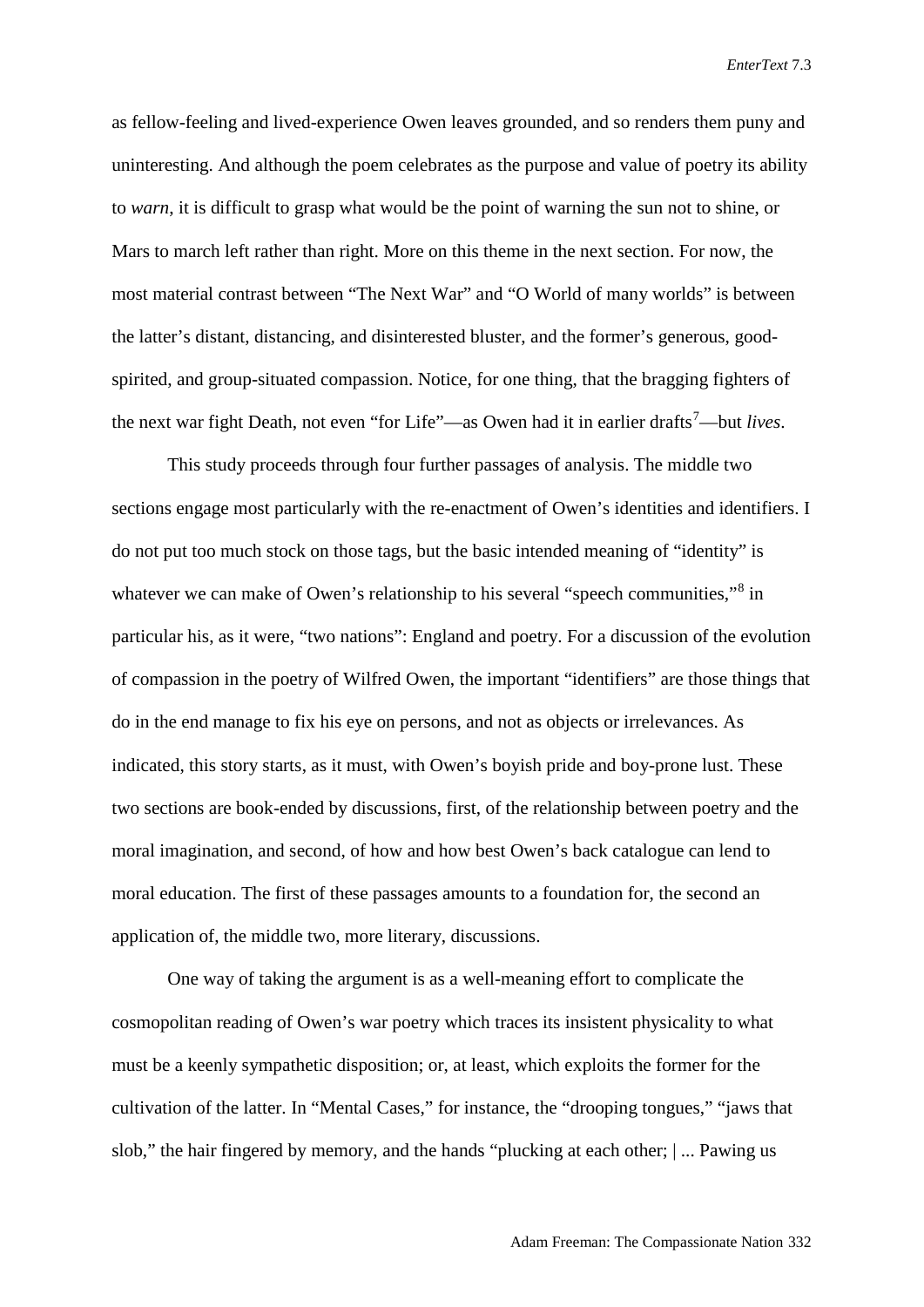who dealt them war and madness," all mark moments of physicality most striking not for their insistence or detail, but for their shocking and sexualized—indeed, shockingly sexualized—content. This observation complicates things because lust, if that is the connecting thread here, cannot be allowed to stand by itself as the mediator between embodiment and compassion. This is not a prudish point: lust is an insufficiently cosmopolitan pointer toward the moral problem of embodiment since it implies a vertical ordering of concern by beauty, or something like it, and, for most people most of the time, horizontal divides determined by sexuality.<sup>[9](#page-21-6)</sup> In a sense, the present interpretation reverses the arrow between sympathy and physicality, but it also twists it by following the turn in Owen's poetry from a concern with ideal to actual bodies, and thus to his eventual preoccupation with human frailty. This, I think, gives us a more knotted and yet more involving cosmopolitan reading; and this because it embeds a tense, and perhaps open-ended, narrative of the cultivation by Owen himself of the sensibility which he called pity, but we are calling compassion.

In part this re-reading is an upshot of my methodology, such as it is, which brackets the phrase "war poet," and instead thinks of Owen as a "poet at war." There are good reasons for doing both these things. "War poet" is a distracting moniker, both mischievous and misleading—mischievous because, at least during the War, the right to go under that heading was a contested business, quite literally: the 1917 anthology compiled by Galloway Kyle, *Songs of the Fighting Men*, constructed the "soldier poet" as manly, amateur, patriotic, and therefore marketable.<sup>[10](#page-21-7)</sup> The term is, furthermore, misleading because, as Tim Kendall notices, "it is hard to think of a modern English poet of any significance—combatant or noncombatant—who has not contributed substantially to the poetry of war."[11](#page-21-8) Perhaps "poet" would be a sufficient and simple enough alternative, but I do want to recommend "poet at war," and for three reasons. First, the notion entertains the usefulness of reading Owen's war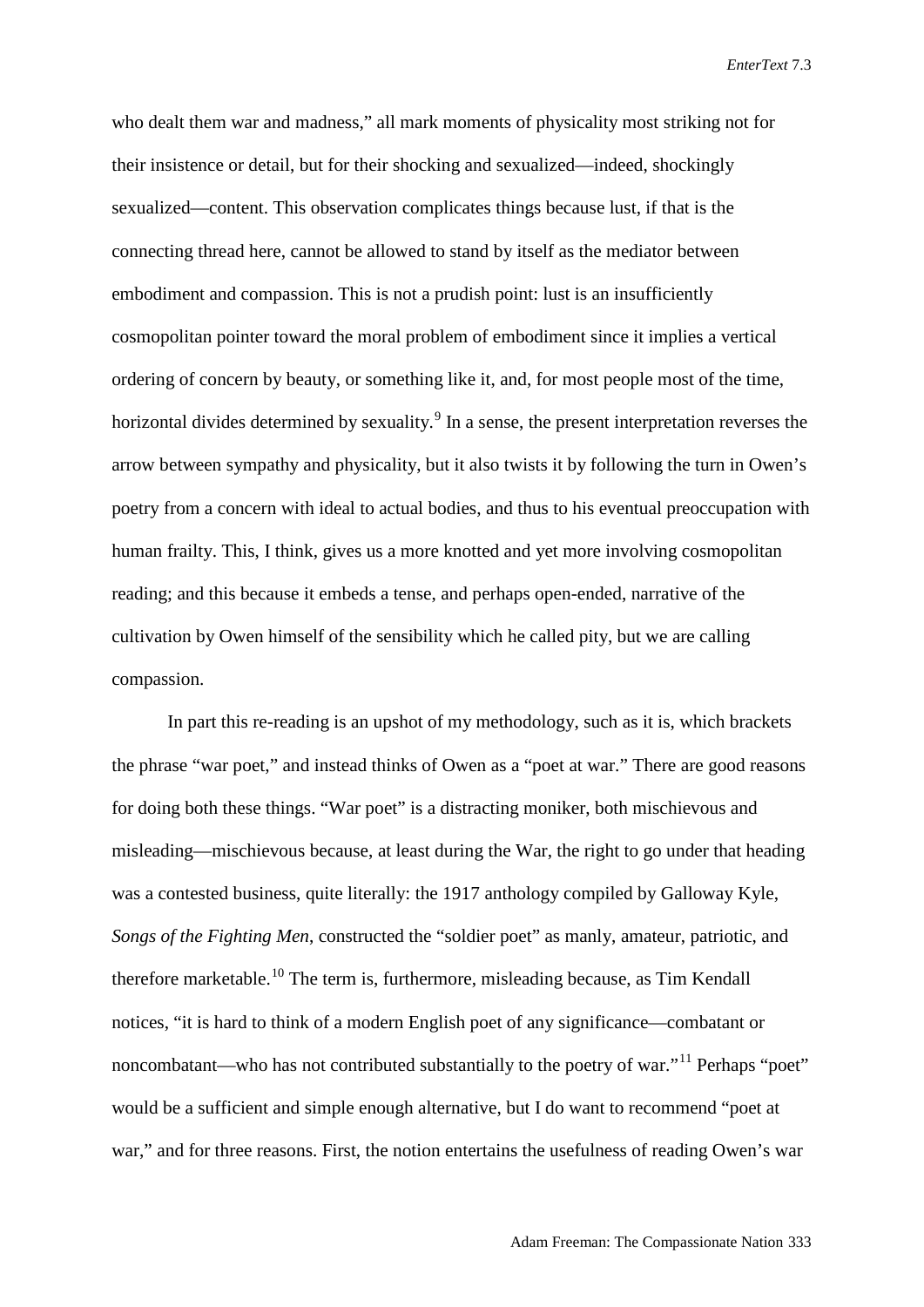poetry in negotiation with his earlier works—not always a pleasure, but, I think, revealing. Second, and something I return to in the advertised discussion of poetry-as-warning, it enables us to keep hold of the sporting distinction between combatants and noncombatants. And third, another matter to be discussed later, which is that Owen would come to envision himself as at war with poetry itself. The less interesting part of this "war" entailed the hostile targeting of pro-war poets such as Jessie Pope, who was the author of such nefarious, propagandist nursery rhymes as "The Call," beginning as it means to go on with the sinister, grasping question, "Who's for the trench —  $|$  Are you, my laddie?"<sup>[12](#page-21-9)</sup> In two of the four surviving drafts, Owen actually dedicates "Dulce et Decorum Est" to this "certain Poetess," without regards; in the final version Pope is framed as "you  $\vert \dots$  My friend."<sup>[13](#page-21-10)</sup>

### **A poetic philosophy**

The very idea of a "poetic philosophy" might be an oxymoron were it not anyway something of a nonsense. But if the point is to measure the extent to which we can argue for such and such principle or emotion (in this case, compassion) as a point of entry to whomsoever's (in this case, Wilfred Owen's) poetry, and, further, to apply our findings to moral education, then "poetic philosophy" sounds like useful shorthand for an artistic notion that is, nevertheless, progressive in the double sense of being enacted in stages and being enlightened. I shall say no more. Overall, this section works to orient the poetic imagination in relation to moral identity. Wilfred Owen himself had a couple of hunches on roughly this matter: one, that poetry is a depository of truths; and another, that it is a distributor of warnings.<sup>[14](#page-21-11)</sup> I proceed by critiquing those hunches.

Even without carrying ourselves away into discussions of what telling the truth really amounts to, or of whether it is always a sensible thing to do, we can isolate more than enough concern with the idea of poets-as-truth-tellers to establish it as more or less useless as a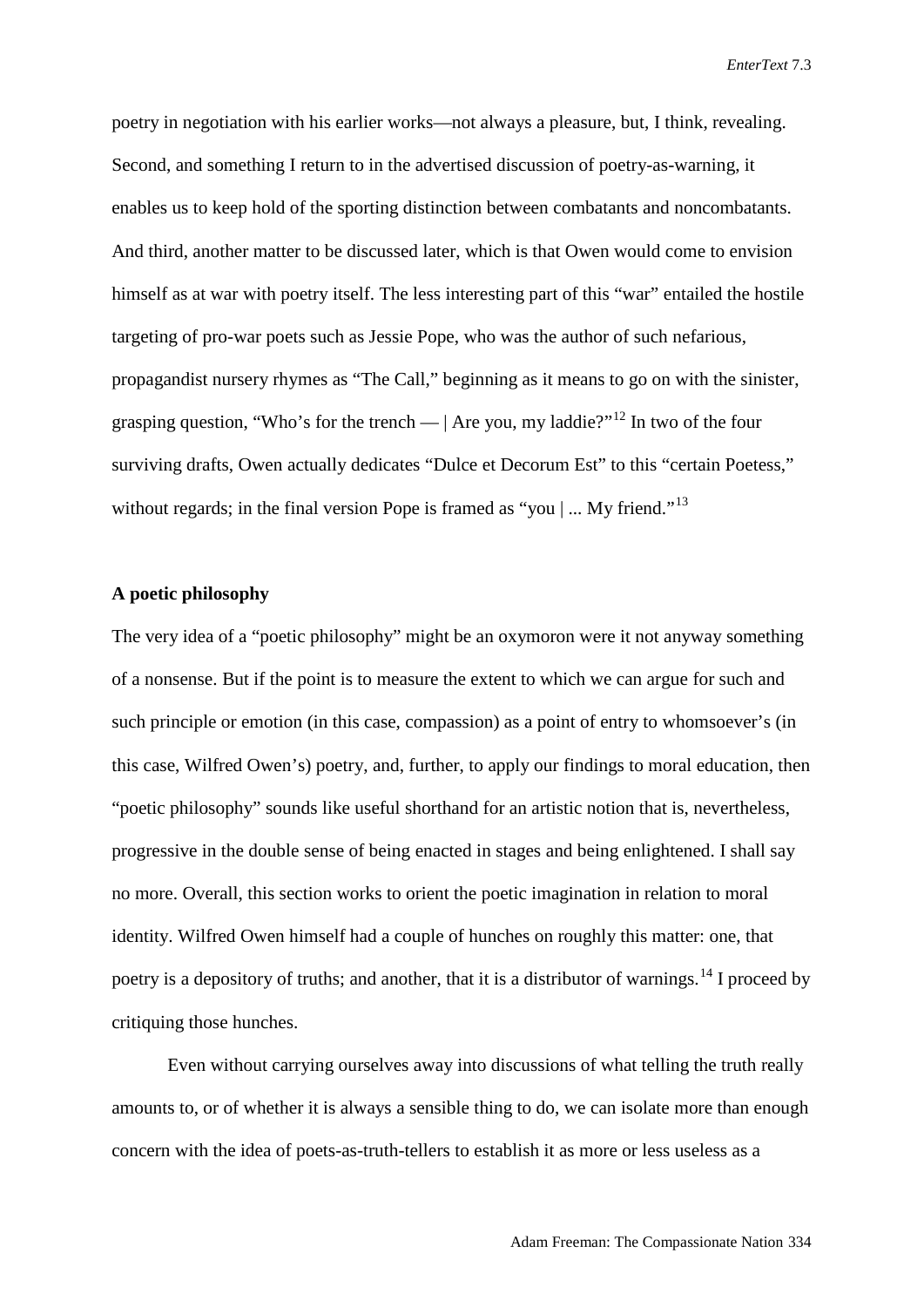general rule. First, the flapping elephant of an argument that lies are just as easily versified as truths. The easy rejoinder is that the poet who lies is no poet at all; but now we are into a viciously circular discussion of what poetry is best taken to be. Certainly the act of writing poetry is something different or something more than truth-seeking; to think otherwise is to risk collapsing poetry into science.[15](#page-21-12) And indeed, unless poets *are* doing something different from or more than telling the truth, there would be little need to pay attention to them at all. We may note that when poets do lie, or else misconstrue or mislead—perhaps as with Jessie Pope's rhyming child-catcher—often the effect is to re-empower one's sense of what is proper, as if the imaginative exposition of its opposite provides a firmer context for our commitments. Indeed, in light of the ethical and political sensibilities we would today bring to the table—personal choice, individual heterogeneity, and so on—Pope's militarist reconstruction of the "Who's for tennis?" formula provides us, in a flourish, with material for an imaginative recovery of a world and a cluster of sensibilities we could not, in short order, construct with the tools of science or history.<sup>[16](#page-21-13)</sup>

The "truth for whom?" dilemma is also worth reflecting on. The most present-relevant version of the question challenges the sense in holding up poetry as a valuable depository of knowledge about the Great War, since this was an event that drew in a great number of speech communities. Poetry in particular, because of its reliance on the marriage of sound and sense, is always better off in its language of first composition. Yet still we are disappointed to find that a decade ago Wilfred Owen's poems were unavailable in French; that the first translation of Sassoon was rendered in 1987; and that there is still no French version of Fussell's much admired and valued book, *The Great War and Modern Memory*. These facts gesture toward a sort of "cognitive dissonance," even between the allies France and Britain, in terms of contemporary imaginings of the period.<sup>[17](#page-21-14)</sup> Whether or not this really matters may depend on one's priorities. In one sense, the mission to derive broadly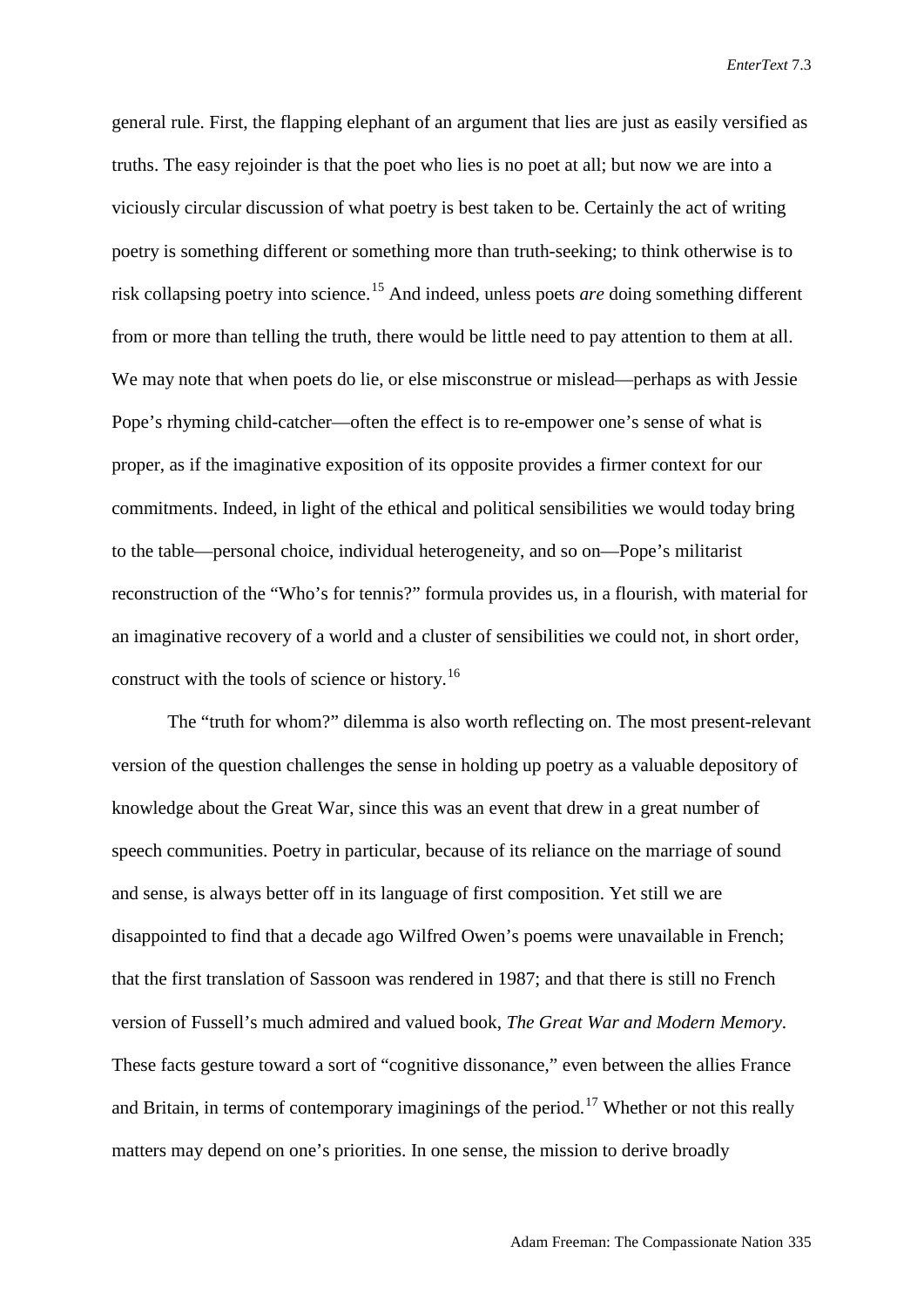cosmopolitan sentiments from wartime poetry seems to rub unhealthily against the reminder that Owen was writing for, and for the most part about, Englishmen. But the reverse point turns out to be more convincing: to put the argument that the poetic voice of one community cannot speak on behalf of others—especially those embroiled in a similar predicament—is to give up a cosmopolitan project altogether.

"All a poet can do today is warn" is among the several influential insights—or maybe observations—jotted down in the draft preface for the book Owen would not survive to publish.[18](#page-21-15) The phrase is reprinted, as usual without context, on the back of *100 Poets Against the War*, an anthology produced at record-breaking pace, immediately as Hans Blix was giving his report on Iraqi weapons to the United Nations.[19](#page-21-16) But the tradition of poetry-aswarning cannot possibly sustain the contextual leap from 1918 to 2003: "Having no more experience of war than the majority of their contemporaries, it is unclear whom, and of what dangers, contemporary poets should be warning: what do poets know that others do not?"<sup>[20](#page-21-17)</sup> The intention behind the anthology is to emulate the Wilfred Owen of 1918, but the final product is more reminiscent of the Owen of 1912, with the impudent promise of insights into "wider ways," truly "unknown."

It is often suggested, and very famously by W. B. Yeats, who considered Wilfred Owen "unworthy of the poets' corner of a country newspaper," that Owen has been massively overrated as a poet, in largest part because of the embarrassment of posterity at the horrors of trench warfare: "rather than no poetry after Auschwitz, no lit. crit. after Passchendaele."<sup>[21](#page-21-18)</sup> This level of critical self-effacement gives us a second pointer toward a more contextual and sustainable reading of Owen's preface. What distinguishes poets at war from noncombatant war poets, and indeed what saves them from a withering critical reception, is their status also as *witnesses*. My sense—although this may be too generous—is that when Owen at last writes, "All a poet can do today is warn," he is doing everything but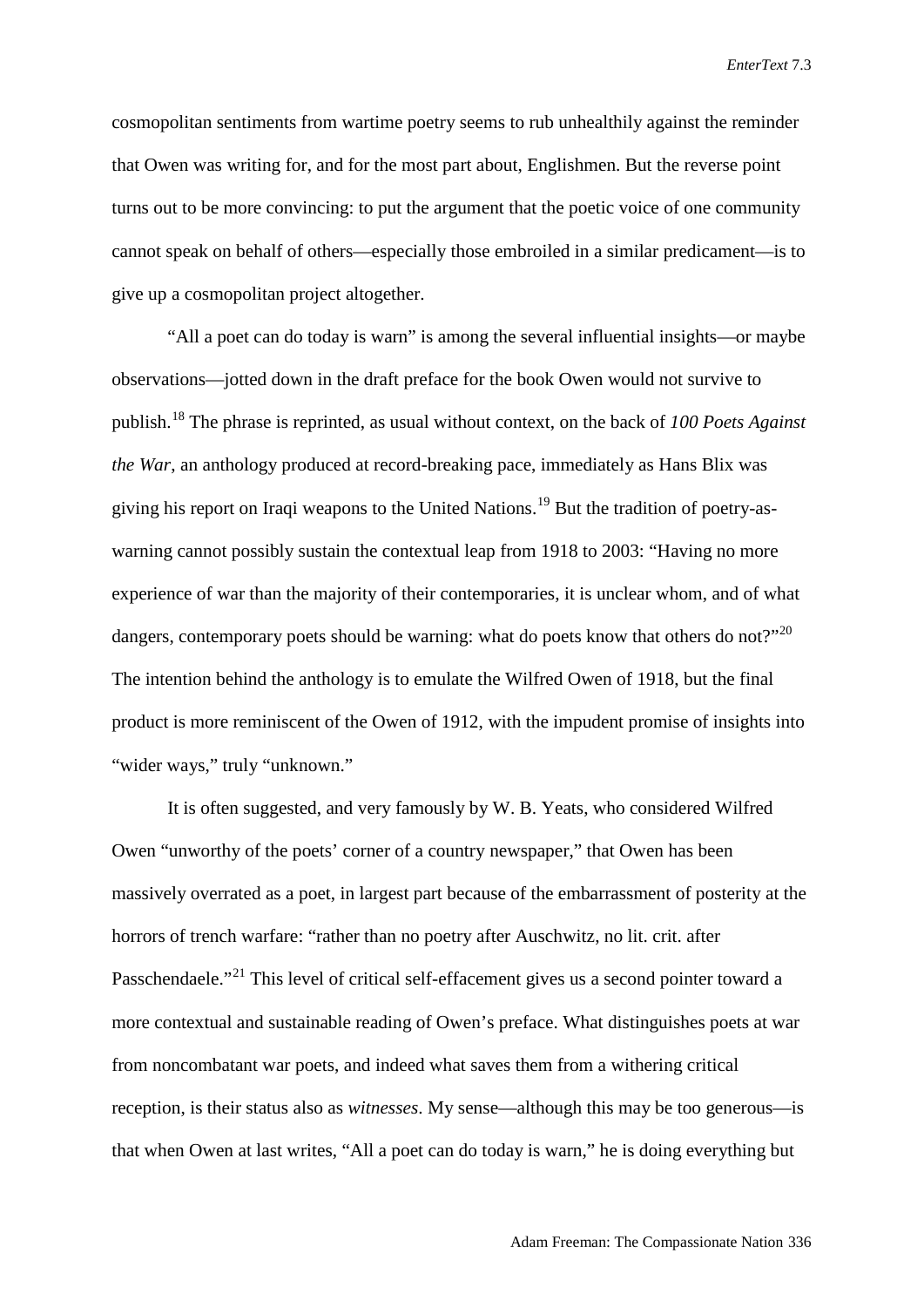offering a mature reassertion of his juvenile connection, in "O world of many worlds," of poetry with warning as if to defy gravity. The key word is "today." What he is saying in 1918 is something in the manner of the following: here I stand at "existence's brink,"<sup>[22](#page-21-19)</sup> and all I, Wilfred Owen, can do today is warn.

This resolution finds itself doubly appropriate once we, with Jonathan Glover, tag trench warfare as the paradigm case of war as a "trap"—with violence motivated primarily by entrapment rather than aggression—which closets and negates the possibilities of soldiers' moral resources, such as respect and sympathy.<sup>[23](#page-21-20)</sup> What I have in mind is that the distinction between Owen's two models of warning turns on two quite distinct understandings of "escape." For the Owen of 1912, poetry is escapism; for the Owen of 1918, poetry is a "way out"—a way to give voice to soldiers' moral identities, and even to penetrate through to "the outer guard" of Glover's trap: the civilians who believe what they read in the *Daily Mail*.<sup>[24](#page-21-21)</sup> (An upshot of this new formulation is that we may have been too easy on Todd Swift, editor of the Iraq anthology: *100 Poets* expresses neither escapism, nor need of escape; only marketing.)

In several informal discussions of "witnesses" in the formation of modern memory former soldiers, survivors of genocide, etc.—historian Jay Winter brands them visitors "from another planet," "another world, one which we ignore at our peril," or that "speak to us from the other side of a veil."<sup>[25](#page-21-22)</sup> These descriptors are at once wrong and confused, and powerfully useful. One is tempted to wish these were visitors from another world, and not what they are, which is evidence of the fragility of this one; indeed, if they were alien visitors, then ignoring them might be the least perilous course of action. During a war crimes tribunal we may be struck by the true dissonance between the lazy theatrics of courtroom decorum and eyewitness descriptions of brutality. Yet insofar as these events amount to poetic moments for the re-disclosure of distant mental landscapes—other worlds, as if it were—the poetry is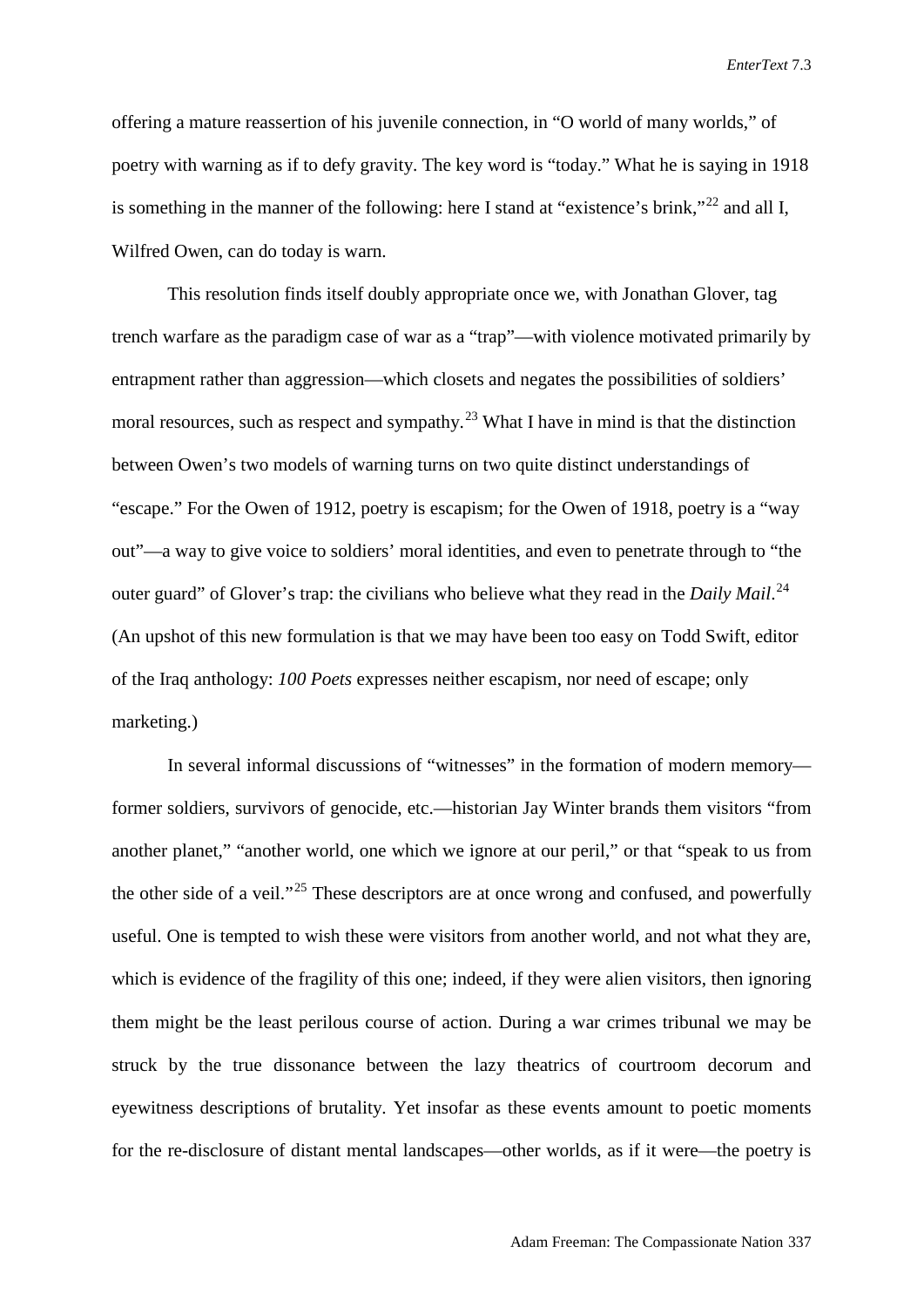in the texture of the event, and not typically in the words spoken, which may indeed be alienating. The brand of poetry considered here, however—now from the point of view of the reader—takes us further: it amounts to a "way in."

This is all very grand and enlightening, to be sure; but some closer readings of Owen's life and works will be needed before we can say anything much more substantive. To tie up several threads left hanging, we might add that the resourcefulness of poetry in helping us effect imaginative jailbreaks may operate independently of its truth-value; and that its educational utility is not exactly faithful to artistic merit.

#### **Owen's two nations**

With prospects of soldiering on the brain, Owen ventured in a letter to his mother, Susan Owen, that what would hold him together in battle would be the sense of "perpetuating the language in which Keats and the rest of them wrote."<sup>[26](#page-21-23)</sup> It is an open question whether he means the English language—in his favourite applications—or poetry itself. Interpreters do like to point out that England was never an "existentially strong community" for Owen growing up. Douglas Kerr structures his monograph around the premise that one cannot fully discern the intonation of Owen's poetic voice without appreciating it as a singular disclosure of larger linguistic contexts; Kerr lists family, church, army, and indeed poetry, but not nation.<sup>[27](#page-21-24)</sup> This may be fair, but then again Britain's assumed security during the period that coincided with Owen's upbringing meant that the voice of patriotism was pretty muted all round.

At the outbreak of war, Owen happened to be in Bordeaux teaching English to the boys of a French family.<sup>[28](#page-21-25)</sup> This sojourn on the continent is sometimes taken to confirm what one might expect from a young man born into a family that was downwardly mobile although upwardly inclined, and who had failed and failed again to pass his university entry exams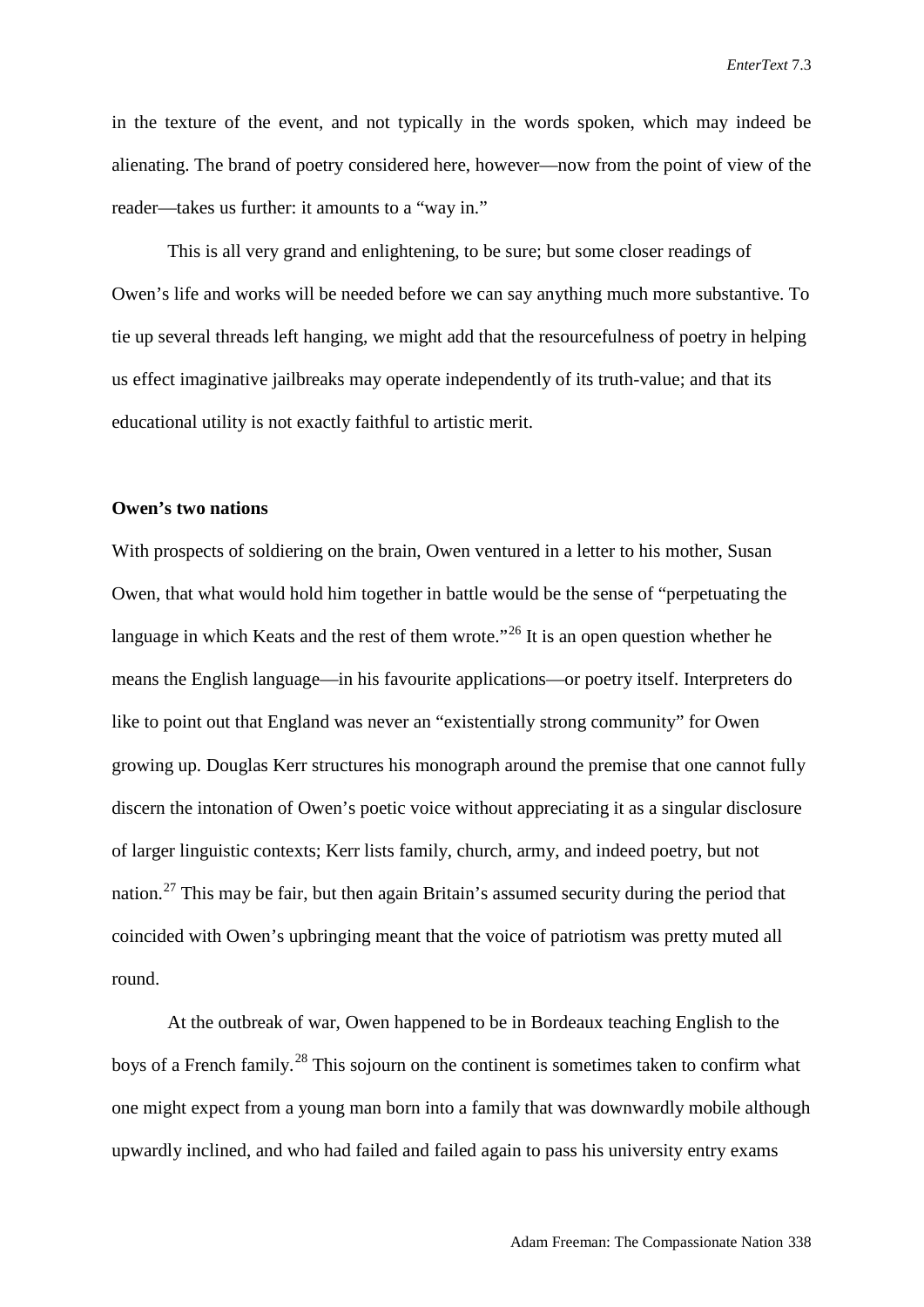with the distinction sufficient for a scholarship: that England had disappointed him, betraying his sense of entitlement.<sup>[29](#page-21-26)</sup> I doubt this was quite the case—Owen "fled" to France more out of Europhilia than Anglophobia—but it would not negate the importance of analysing Owen's self-disclosed Englishness alongside his poethood. After all, families and churches do not enter wars—not recently anyway—and the "poet at war" is our topic.

While Owen was deciding whether and when to enlist, his strong but changeable opinions were framed by a series of proud self-images. In a letter home from Bordeaux, he expresses a cluster of sentiments one might have thought unknown to the writer of "Anthem for Doomed Youth." In the first instance, he fits himself as an Englishman, opting to follow "the perfect English custom of dealing with an offender: a Frenchman duels with him: an Englishman ignores him." But then the remainder of the letter must be read to be believed:

I feel my own life all the more precious and more dear in the presence of this deflowering of Europe. While it is true that the guns will effect a little useful weeding, I am furious with chagrin to think that the Minds which were to have excelled the civilization of ten thousand years, are being annihilated—and bodies, the product of aeons of Natural Selection, melted down to pay for political statues. I regret the mortality of the English regulars less than that of the French, Belgian, or even Russian or German armies: because the former are all Tommy Atkins, poor fellows, while the continental armies are inclusive of the finest brains and temperaments of the land.<sup>[30](#page-21-27)</sup>

This brief passage finds space enough to display self-centredness, a sort of pan-European elitism, sympathy for social Darwinism, and the kind of distasteful insensitivity to nationality that makes one want to root for the patriots. Rather compelling is that although Owen does, in a sidenote, affect regret at the military commodification of human bodies—although not quite their exposure or mutilation—his concern seems to be on behalf of da Vinci's Vitruvian Man, not the particular hands, cheeks, eyes, and limbs of boys that had already captured his poetic imagination—"Warm-sleeping knee to knee and cheek to cheek," in the opening line of a Bordeaux fragment.<sup>[31](#page-21-28)</sup> All in all, this and all his subsequent visions of citizenship, with or without the obligation to fight, are composite creations of Englishness and poethood. Back in London, and warming to the romance of battle, Owen is engaged by a notice that, as he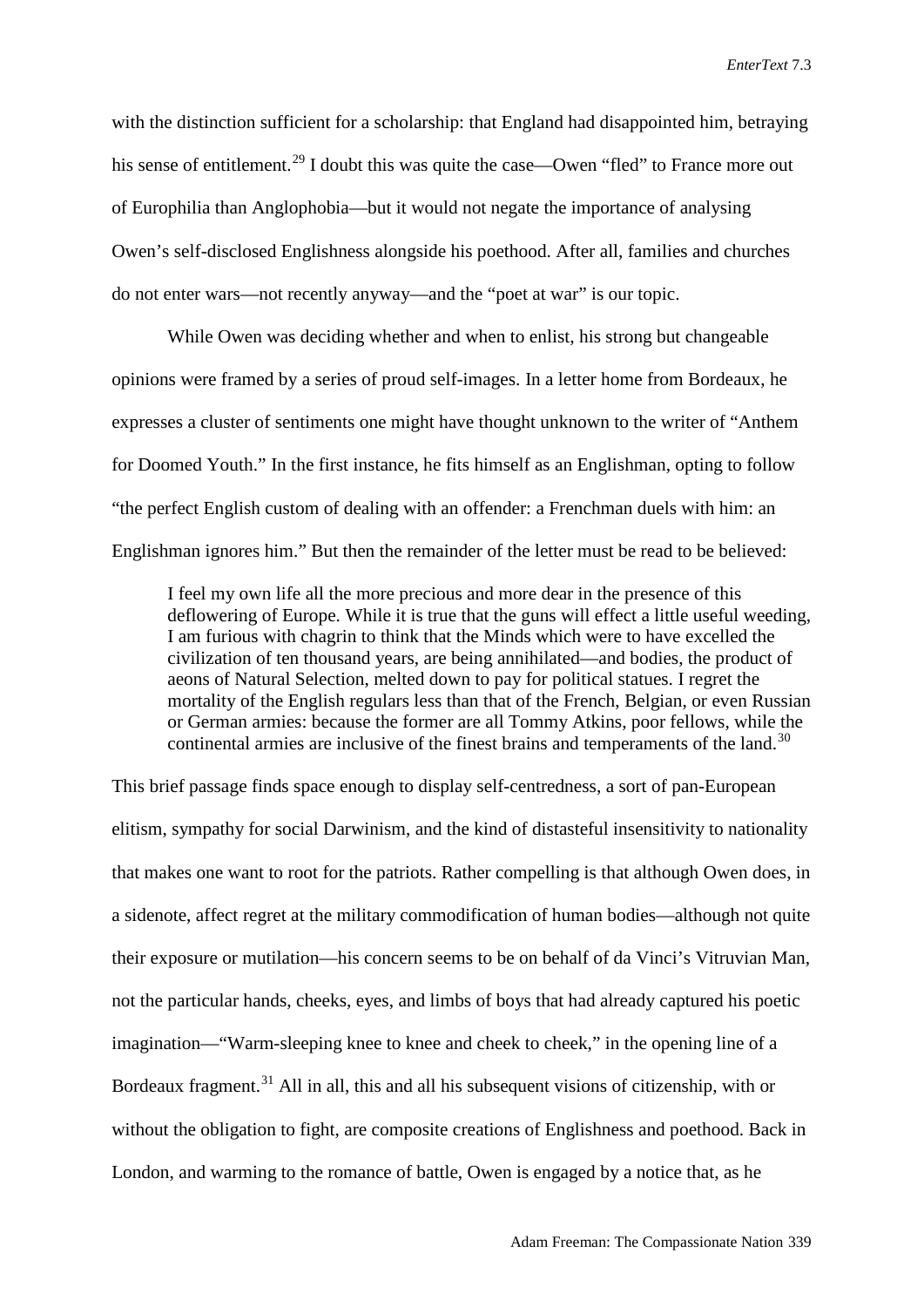reports it, "any gentleman (fit etc.) *returning from abroad* will be given a Commission—in the 'Artists' Rifles' ... I *now do* most *intensely want to fight*."[32](#page-21-29) The European in him had earlier dreamt of joining the Italian cavalry, "for reasons both aesthetic and poetical,"<sup>[33](#page-21-30)</sup> but when this ambition was complicated, no doubt, by the Italians joining the other side, the Artists' Rifles—though not in fact any longer containing many artists—must have sounded like the next best thing: fighting for Keats and country! Later, as Private Owen, TF, Number 4756, 28th London Regiment (Artists' Rifles), Wilfred wrote home, "scattering his breathless letter with exclamation marks and declaring, by mistake or design, 'I am the British Army!" $34$ 

To understand the context of Owen's vain flirtations with soldiering, and the eventual embrace—lustful at first, then fraternal—we have to backtrack a bit to consider the form of Owen's emerging poethood. The earliest surviving poem, "To Poesy" (1909-10), opens with the following:

A thousand suppliants stand around thy throne, Stricken with love for thee, O Poesy. I stand among them, and with them I groan, And stretch my arms out for help. Oh, pity me! $^{35}$  $^{35}$  $^{35}$ 

The poem goes on to speak of crowns and courts, and chants and hymns; and it may be another open question whether Owen-the-poet is enacting himself on the model of the citizen or the congregant. My feeling, actually, is that we do better to think of the young Wilfred Owen as a "subject" of his particular overlord, the English Romantic tradition—his engaged citizenship comes later. Indeed, "there follow poems about 'see[ing] fair Keats, and hear[ing] his lyre,' about a pilgrimage to Keats's house, and about seeing a lock of Keats's hair (indebted to Keats's 'On Seeing a Lock of Milton's Hair')."[36](#page-21-33) If Owen's proud soldierly spirit complicates the account of a young man indifferent to his country, his patriotism about poetry complicates the received view of Owen as the "poet indifferent to his art,"<sup>[37](#page-21-34)</sup> who would live just long enough to write that, "Above all," he was "not concerned with Poetry."<sup>[38](#page-21-35)</sup>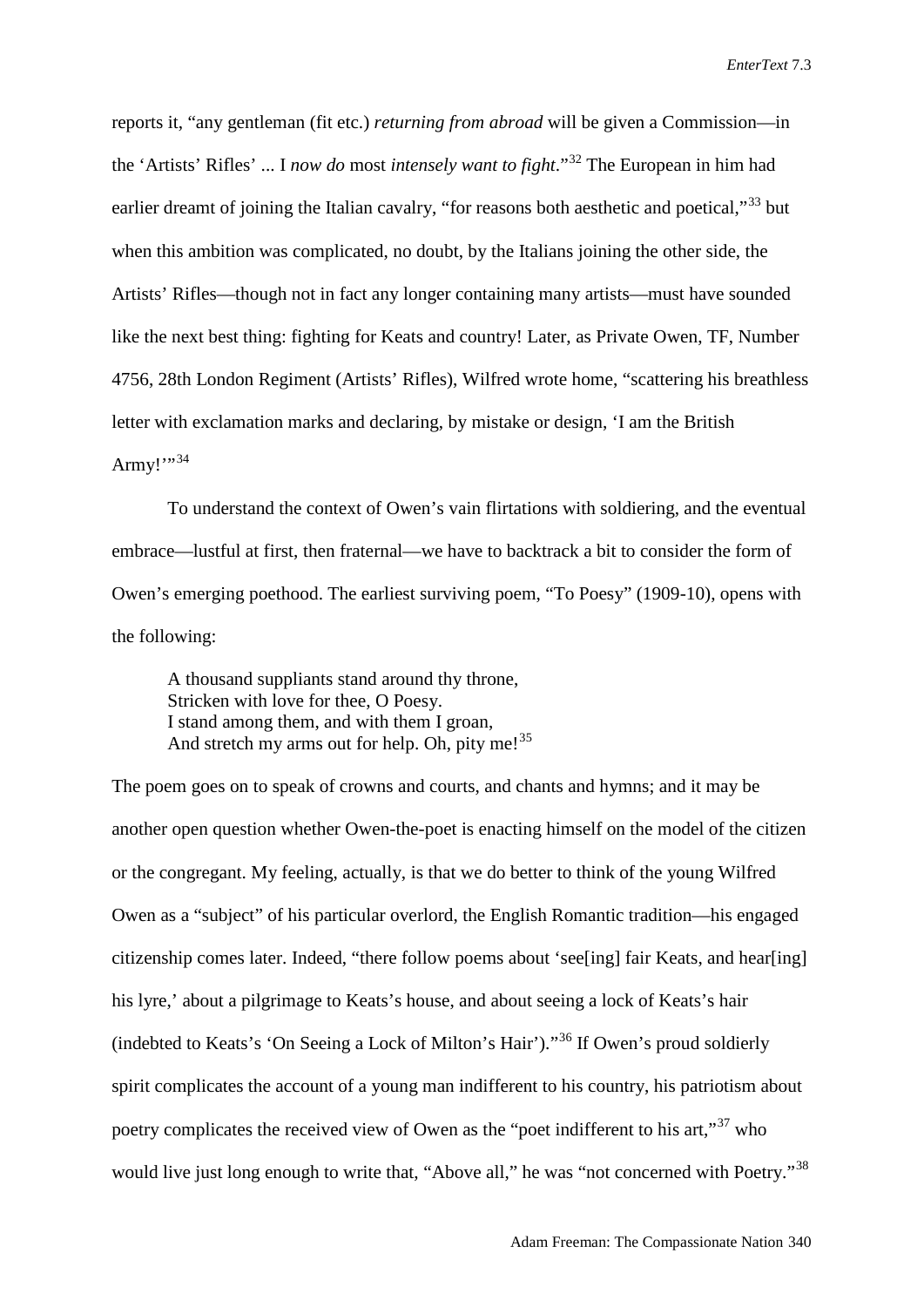Two encounters serve to multiply Owen's self-image as a "poet at war" into the threepart conception sketched out above—of a poet at war with Germans, to be sure, but also one re-enacting his poetic voice to cope with pitiful realities, and, in the process, politicizing his relationship with poetry itself: his return to France, this time for warring; and his relationship with Sassoon. Chronologically, the war comes first:

Hideous landscapes, vile noises, foul language and nothing but foul, even from one's own mouth (for all are devil ridden); everything unnatural, broken, blasted; the distortion of the dead, whose unburiable bodies sit outside the dug-outs all day, all night, the most execrable sights on earth. In poetry we call them the most glorious. But we sit with them all day, all night ... and a week later to come back and find them still sitting there, in motionless groups. THAT is what saps the 'soldierly spirit.<sup>[39](#page-21-36)</sup>

Owen's frustration with poetry, which is an after-effect of the hideousness, vileness, and foulness of direct experience, is pointed outward at the jingoism of many of his unseeing contemporaries, but also inward at his own lingering predisposition to linger on the beauty of broken bodies—the thread in this narrative that the next section deals with more carefully. Thus his war on poetry opens on two fronts. The first we have already flagged up: the voice raised against the ignorance and callousness of "certain poets," and the civilians they falsely hearten.<sup>[40](#page-21-37)</sup> For instance, the unsparing gruesomeness of "A Terre":

I have my medals? — Discs to make eyes close. My glorious ribbons? — Ripped from my own back In scarlet shreds. (That's for your poetry book.)<sup>[41](#page-21-38)</sup>

The direct experience which had Owen dispatched to Craiglockhart was a near miss in a shell attack in April 1917. Awaking from concussion, Owen remained—was "trapped"—in his shell-hole for several days, sheltering beneath corrugated iron.<sup>[42](#page-21-39)</sup> I will not go over the details of their friendship, but suffice to say that Owen's encounter with Sassoon—both the man and his published collection, *The Old Huntsman and Other Poems*—affected the realisation that he too could write poetry about the army. Of course, Owen had already been writing about the war, for instance in "With an Identity Disc," to be discussed in a short while. But not one frontline experience made it into a poem before August  $1917<sup>43</sup>$  $1917<sup>43</sup>$  $1917<sup>43</sup>$  Sassoon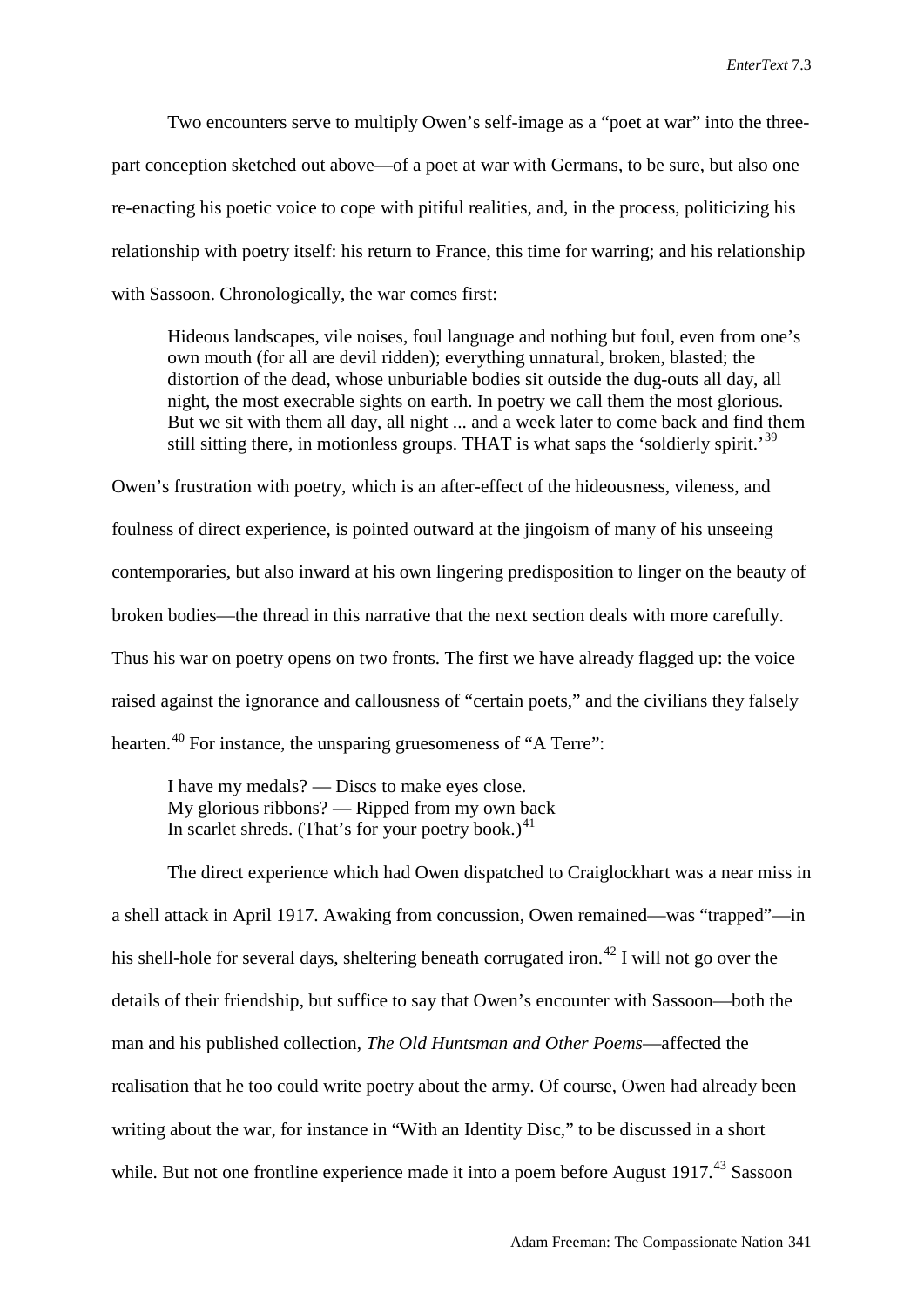de-inhibited Owen by demonstrating that one could do army poetry in a way that was fiercely loyal, and indeed to "England"—the "England [that] one by one had fled to France."<sup>[44](#page-21-41)</sup> Indeed, given its fuller context, this line from "Smile, Smile, Smile" might as well be a paradigmatic case of Owen's poetry at war operating both as a "way out" and a "way in:"

Nation? — The half-limbed readers did not chafe But smiled at one another curiously Like secret men who know their secret safe (This is the thing they know and never speak, That England one by one had fled to France, Not many elsewhere now, save under France.)

The more interesting second front in Owen's war on poetry runs right through his own mind: his necessary re-enactment of an aesthetic tradition; necessary in order to refit his stargazing, star-struck Romanticism to document "the march of this retreating world."[45](#page-21-42) Two flashpoints on this front come to mind. The first is the opening salvo of 'Exposure:' "Our brains ache, in the merciless iced east winds that knive us."[46](#page-21-43) This line takes direct aim at the quintessential Romantic lyric, Keats's "Ode to a Nightingale," with its genteel beginning: "My heart aches, and a drowsy numbness pains my sense." Owen deliberately corrupts and uglifies Keats's vision, with the aim of showing there could be nothing traditionally beautiful about the predicament of the "Exposed," who "only know war lasts, rain soaks, and clouds sag stormy."[47](#page-21-44) Given his formative engagement with the Romantic tradition, Owen's new line of work as a soldier poet enacts an imaginative rebirth of that tradition, even as it knives it in the front.

The second flashpoint is contained in Owen's indecision over what to title his own book. Originally he was content to carry over the title first intended for a collection of sonnets: *With Lightning and with Music*—this being a quotation from "Adonais," Shelley's elegy for Keats.[48](#page-21-45) Perhaps his sense was that this evoked the imaginative centre of Romanticism, even amidst the "haunting flares" of war.<sup>[49](#page-21-46)</sup> Also up for consideration was *English Elegies*, a regretful recollection of Tennyson's *English Idylls*. [50](#page-21-47) But the title Owen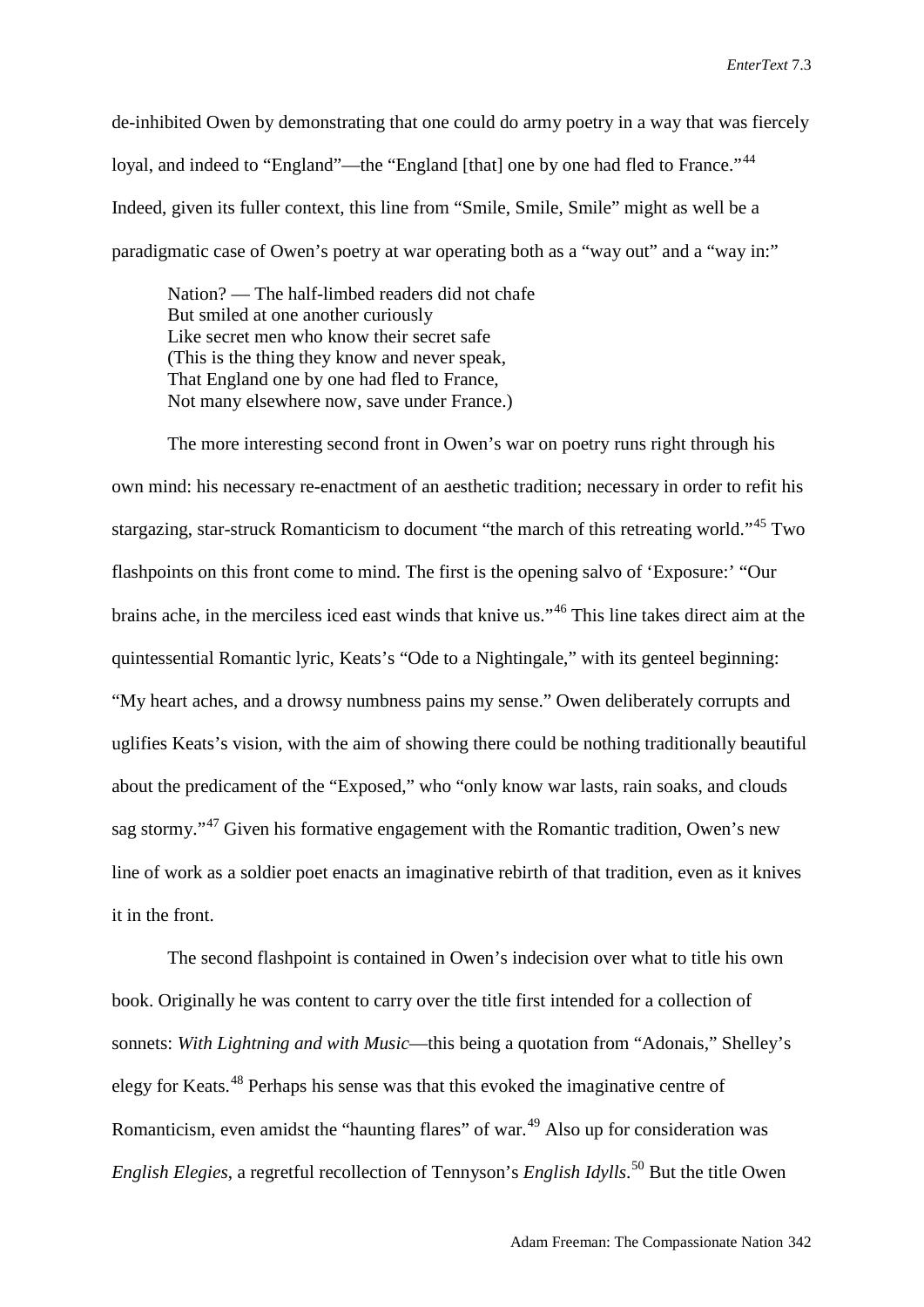chose, *Disabled and Other Poems*, was both a homage to Sassoon and a forward positioning of himself in the vanguard of a new tradition, rather than in the retreating march of the old.

Given that I am moderately more interested in getting to the heart of things than getting to their truth, I conclude this section with the conjecture that the two poems, "Anthem for Doomed Youth" and "With an Identity Disc," mark liminal moments in the enactment of Owen's identity as an English soldier and poet. A lesson of this discussion is that these identities tend to fold into one another—note that I can no longer really sustain this distinction as one between Englishness and poethood. The following conjectural reflections will be of use later on when the task is to extract something for ourselves from Owen's staged cultivation of a compassionate sensibility.

The first of these poems is well-enough known not to require lengthy quotation. Dominic Hibberd gets close to my own reading of "Anthem" when he brands it "a mirror of the author's poethood up to mid-1917."<sup>[51](#page-21-48)</sup> The alteration I would make is to say that the poem is a kind of "translucent" mirror—meaning that it permits a dim sighting of the character Owen's poetry would take in his last year; for instance, the theme of grief will be revisited over and over in "Futility" and "Conscious," which even echoes the earlier "drawing down of blinds," with its "blind-chord," which "drawls across the window-sill."<sup>[52](#page-21-49)</sup> Further, "Anthem's" personification, and simultaneous perversion, of weaponry ("the monstrous anger of the guns") prefigures "Arms and the Boy," where we meet a "bayonet-blade," "with famishing for flesh," and "bullet leads," which "long to nuzzle in the hearts of lads."<sup>[53](#page-21-50)</sup> Yet overall the romantic, ennobling, even patriotic references to "sad shires," "patient minds," and "bugles calling" cannot add up to the evocation of a distant mental landscape—at least not in 1917; quite the contrary.<sup>[54](#page-21-51)</sup>

"Identity Disc" is marked "Doubtful" on Owen's contents list for *Disabled*. [55](#page-21-52) Thus either he considered it beneath the calibre of the thirty or so poems marked for inclusion, or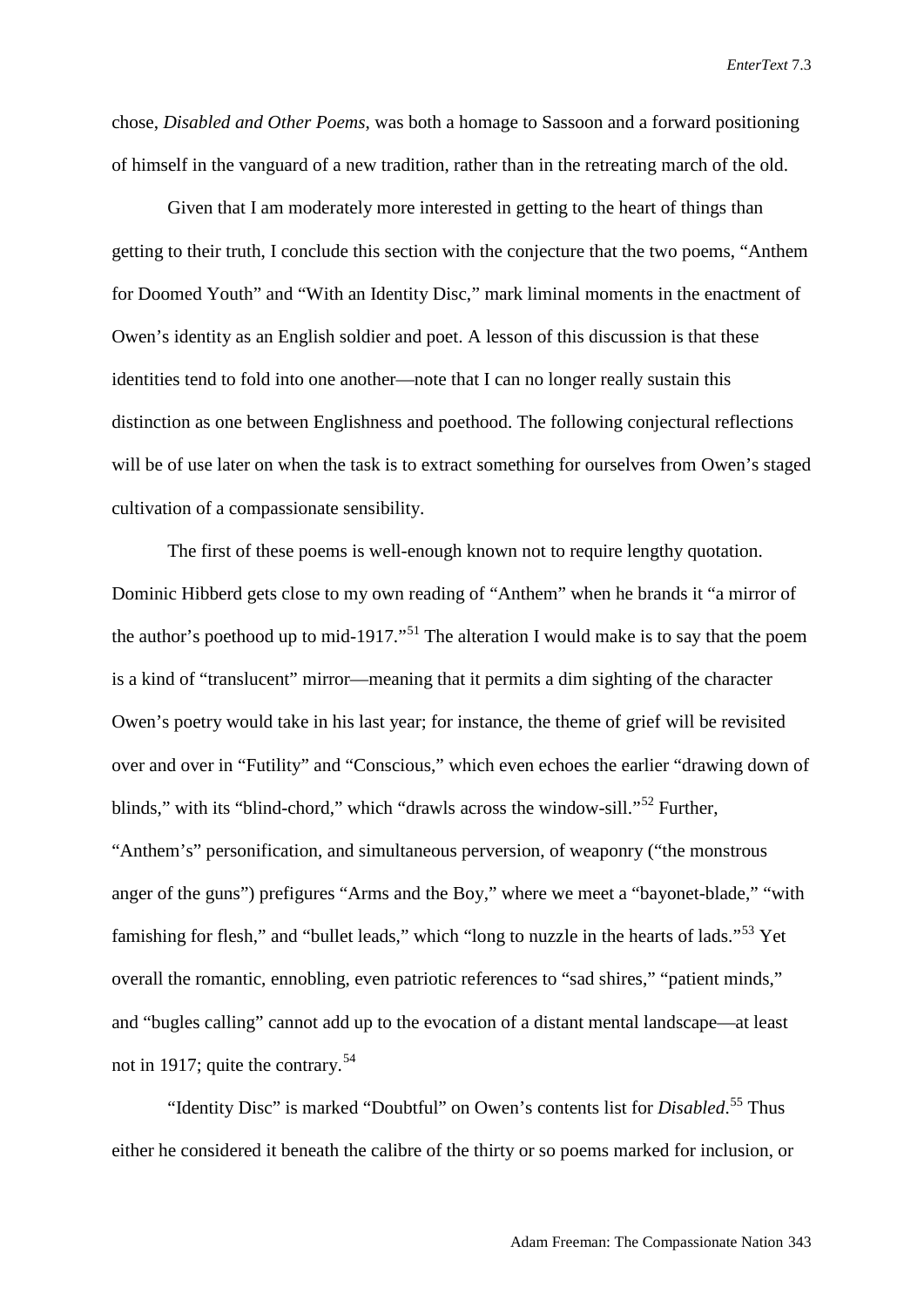else somehow out of character, or, as I would argue, not quite yet in character. The poem is almost entirely self-regarding. The first stanza indulges the reader's presumed expectation that once Owen dreamed of his "dead name | High in the heart of London, unsurpassed."<sup>[56](#page-21-53)</sup> But this vision is trumped in the middle section, where he confesses the true nature of his dead ambition was to be sheltered "Under those holy cypresses, the same | That keep in shade the quiet place of Keats." This refers to the Protestant Cemetery in Florence—also the final destination of Shelley, effectively, the prospect of a state funeral in the nation of poets. The final stanza regretfully informs us of the hopelessness of both visions. The War means his highest hope is for an eternity of diminishing returns: the name scratched out on his army identity disc—"Wear it, sweet friend. | Until the name grow vague and wear away." The sense in which this poem marks a part of the process of Owen's reconfiguring his relationship with poetry is that, prior to his meeting Sassoon and his forthright focus only on "matter[s] of experience,"[57](#page-21-54) he was already ceasing to view transcendence (escapism plus fame) as poetry's purpose. The next section pursues the notion that this exorcism of pride by fellowship was interlaced with a turn in the connecting thread between Owen and his "fellows," from lust to compassion.

#### **The origins of compassion**

Wilfred Owen's early, self-explorational poems are captivated by kisses, knees, and Keats. Already we have explored how Owen's Romanticism supplied the creative centre for a forceful new poetry at war; but still we have to consider his re-disclosures of intimacy and embodiment. The voice of lust in the prewar poems can be overbearing. The sexualized imagery of a 1912 effort, "The Rivals," is the beginning and end of its conceit, which effectively tempts the jealousy of "my Maid" by means of an affair with the shrubbery: "Ruddy pout the mouths of roses | More I kiss, more each uncloses."[58](#page-21-0) But the feminine Maid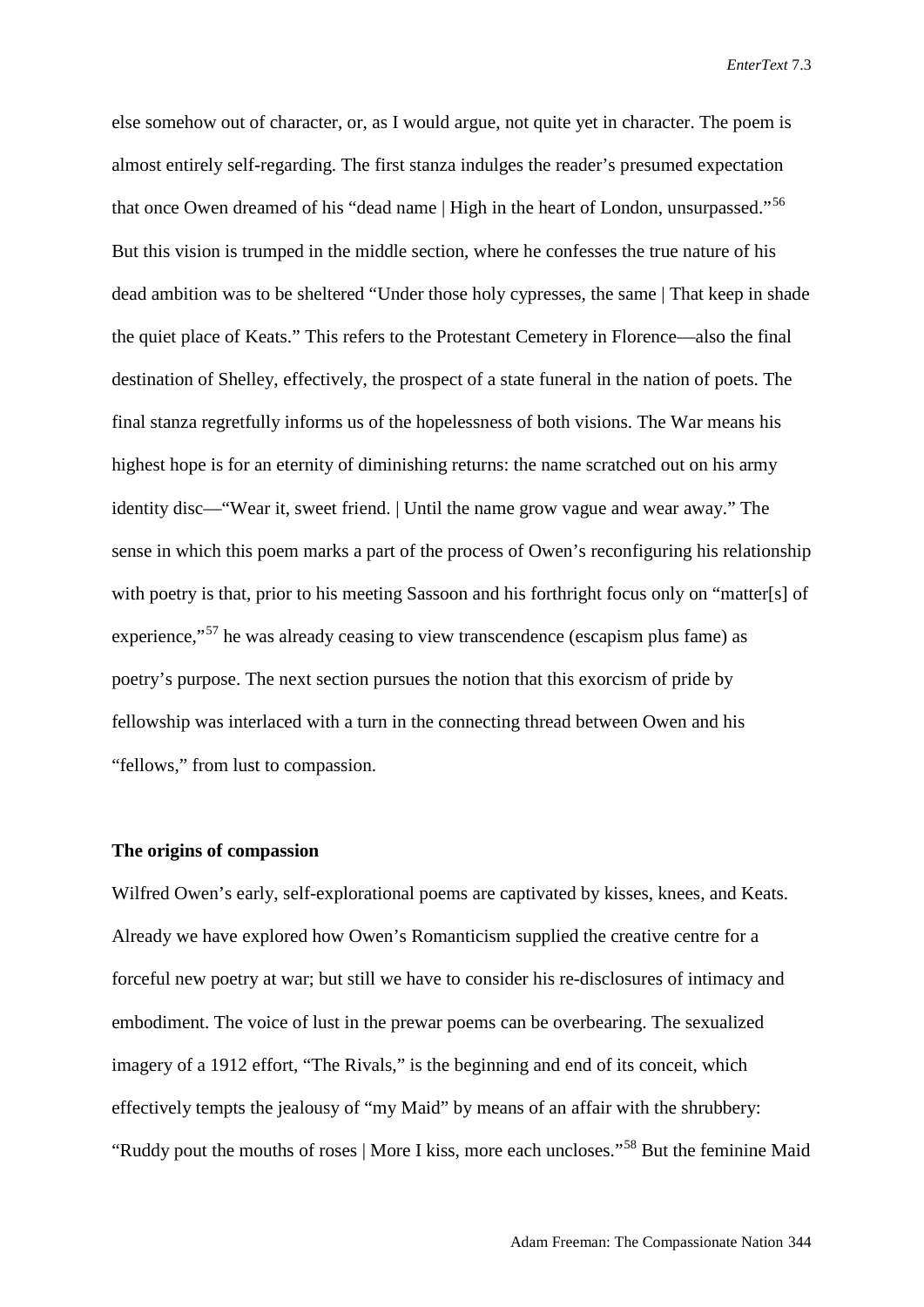is either a foil or an uncertain placeholder. Owen's homosexual gaze is elsewhere keenly evident, for instance, in "Impromptu" ("Now, let me feel the feeling of thy hand — | For it is softer than the breasts of girls<sup>"[59](#page-21-1)</sup>) and "A Navy Boy" ("His words were shapely, even as his  $lips''^{60}$  $lips''^{60}$  $lips''^{60}$ . One could go on and on compiling lustful images, all the way through from the fondling flowers of "The Rivals," to the nuzzling weaponry of "Arms and the Boy." Indeed it is almost precisely my point that one cannot draw a line dividing Owen's prewar expressions of lust and his wartime turn to compassion: the second identifier is in important part a reenactment of the first. So in "Greater Love," Owen's contemplation of men's lips—"Red lips are not so red | As the stained stones kissed by the English dead<sup> ${61}$  ${61}$  ${61}$ </sup>—is recast as a moment for compassion.

In Owen's final army poems the male subjects will be grisly and pitied, but his formative visions are godlike and pristine—literally in his ode to Christ, "Flawlessly moulded, fine exceedingly  $\vert \dots \vert$  His outlines changed, from beauty unto beauty.<sup>5[62](#page-21-3)</sup> And the Navy Boy comes to deserve *his* poem on account of his own outline, "so prim, so trim," and with "his silken muscles hiddenly." The poem recounts a conversation aboard a train, with the youth describing his trip to Hong Kong—"a ten months' run," with "no shore leave" and the money he is taking home to his mother, whose mention brings the poem to an awkward end. In every verse but the one about the mother, the poet's mind drifts away to adore some "golden," "fresh," or "noble" feature—indeed, "all of him was clean as pure east wind."<sup>[63](#page-21-4)</sup> The dynamic between the poet and his subject is entirely voyeuristic; for the reader the Navy Boy is simply a prop in a narrative of truncated flirtation. The war had already begun by 1915 when this poem was completed; but Owen, his encounters with the trenches and Sassoon still ahead of him, had hardly noticed.

For the remainder I rely on close readings of two further poems, "Disabled" and "Spring Offensive." "Disabled" is a case where the drama is in the attempted integration of a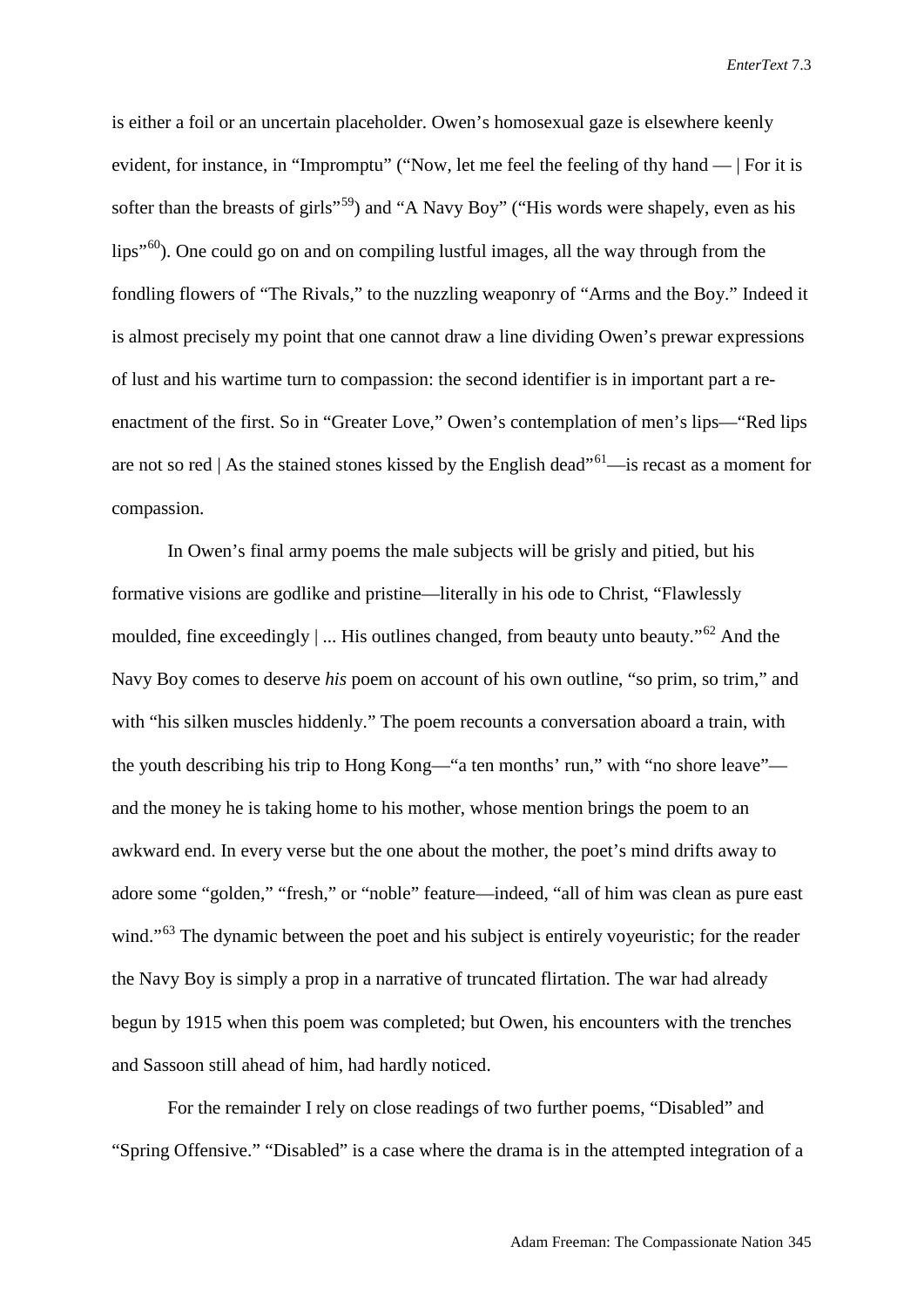youth's disfiguring by war with "the old times, before he threw away his knees"<sup>[64](#page-21-5)</sup>—it would have to be knees. The themes are intimacy and embodiment; and no doubt what drew Owen's eye to this subject is his boyish good looks: "There was an artist silly for his face, | For it was younger than his youth, last year." But, in a reversal of the moves made in "A Navy Boy," this glazed-over moment is pointedly interrupted:

Now, he is old; his back will never brace; He's lost his colour very far from here, Poured it down shell-holes till the veins ran dry, And half his lifetime lapsed in the hot race And leap of purple spurted from his thigh

.

This is an instance of what Paul Fussell terms Owen's "disciplined sublimation" of homoeroticism into the promotion of compassion.<sup>[65](#page-21-6)</sup> But, to the poem overall, perhaps there is rather more doting on male beauty, and rather less negotiation between 'kneed' and 'post-kneed' lives, than I have implied.<sup>[66](#page-21-7)</sup> The youth is, in effect, seduced into the army by the desires to "please his Meg," and to "look a god in kilts." But now, surveying him in his "wheeled chair," Owen writes rather too unequivocally of the youth's sexual disabling: "he will never feel again how slim | Girls' waists are, or how warm their subtle hands | ... the women's eyes | Passed from him to the strong men that were whole."<sup>[67](#page-21-8)</sup> What I mean to suggest is that the emergence of Owen's compassionate voice was a tense, non-determinate process: sometimes the voice of lust demands to be heard; and sometimes Owen's very attentiveness to embodiment is what distracts from personhood.

"Disabled" was drafted in Craiglockhart in 1917, and revised the following summer— Owen's last. "Spring Offensive" was begun that final summer, and never finally realised; but it does give a sense of the poet's mature voice:

Halted against the shade of a last hill They fed, and eased of pack loads, were at ease; And leaning on the nearest chest or knees Carelessly slept.<sup>[68](#page-21-9)</sup>

We are well primed to notice that the fellow-feeling encapsulated in this, the poem's opening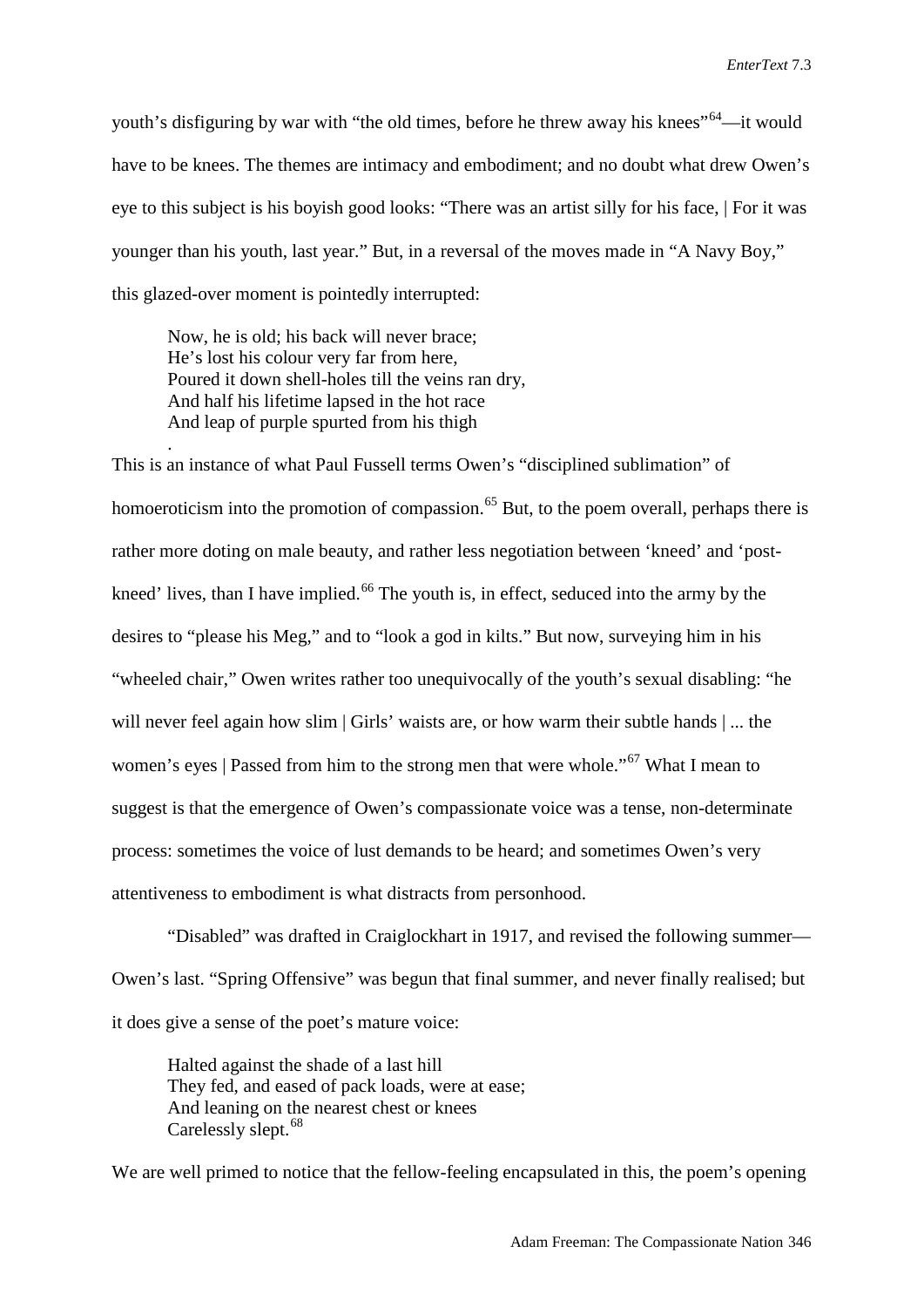bar, is hugely derivative of Owen's elsewhere versified lust. Yet its negotiation of embodiment and personhood is non-objectifying and tenderly defined: the young men eased by food, rest, and sexless intimacy. Even the slight innuendo of their "careless sleep" is forgiven by its simultaneous evocation of restlessness and comfort. Compassion, for sure; but framed in a way that only Wilfred Owen could have realised. The poem's disciplining of lust into compassion had been intimated earlier in "Disabled," as discussed, but also in "Apologia" ("I have made fellowships —  $\vert \dots$  For love is not the binding of fair lips"<sup>[69](#page-21-10)</sup>) and "The Send-Off" ("Their breasts were struck all white with wreath and spray | As men's are,  $dead^{7,70}$ ). And though we cannot miss that not all these efforts are as successful or powerful, Fussell puts the general point well: Owen "harnesses his innate fondness for dwelling on the visible sensuous particulars of boys in order to promote an intimate identification with them .... To speak of 'sufferings' is not enough; one must see and feel the bloody head cradled dead on one's own shoulder."[71](#page-21-12) And with "Spring Offensive," we are invited to experience the cradling of living, bleeding heads—an image that amounts to a satisfactory resolution of Owen's evolving appreciation of both fellowship and fragility. Indeed, the remainder of the poem—though certainly imperfect and incomplete—is all but a study of these themes.

In a sense, and perhaps actually, these are the survivors among the "lame," "blind," "stumbling," "flound'ring" gas attack victims met in "Dulce et Decorum Est."[72](#page-21-13) By now, Owen's boys—his England fled to France—find they are at "the end of the world," its "verge," or "brink."[73](#page-21-14) (This being the actual stopping-off point for Jay Winter's "otherworldly" witnesses.) The sounds and symbols of war ("bugles") and nation ("high flags") that would claim to define their relationship to the world, and to each other, lose all resonance; their role served by "a lift and flair of eyes." What clears and deepens Owen's gaze, and his poetic voice *qua* compassion, is a clear appreciation of the simultaneous tenuousness and togetherness of life at the brink.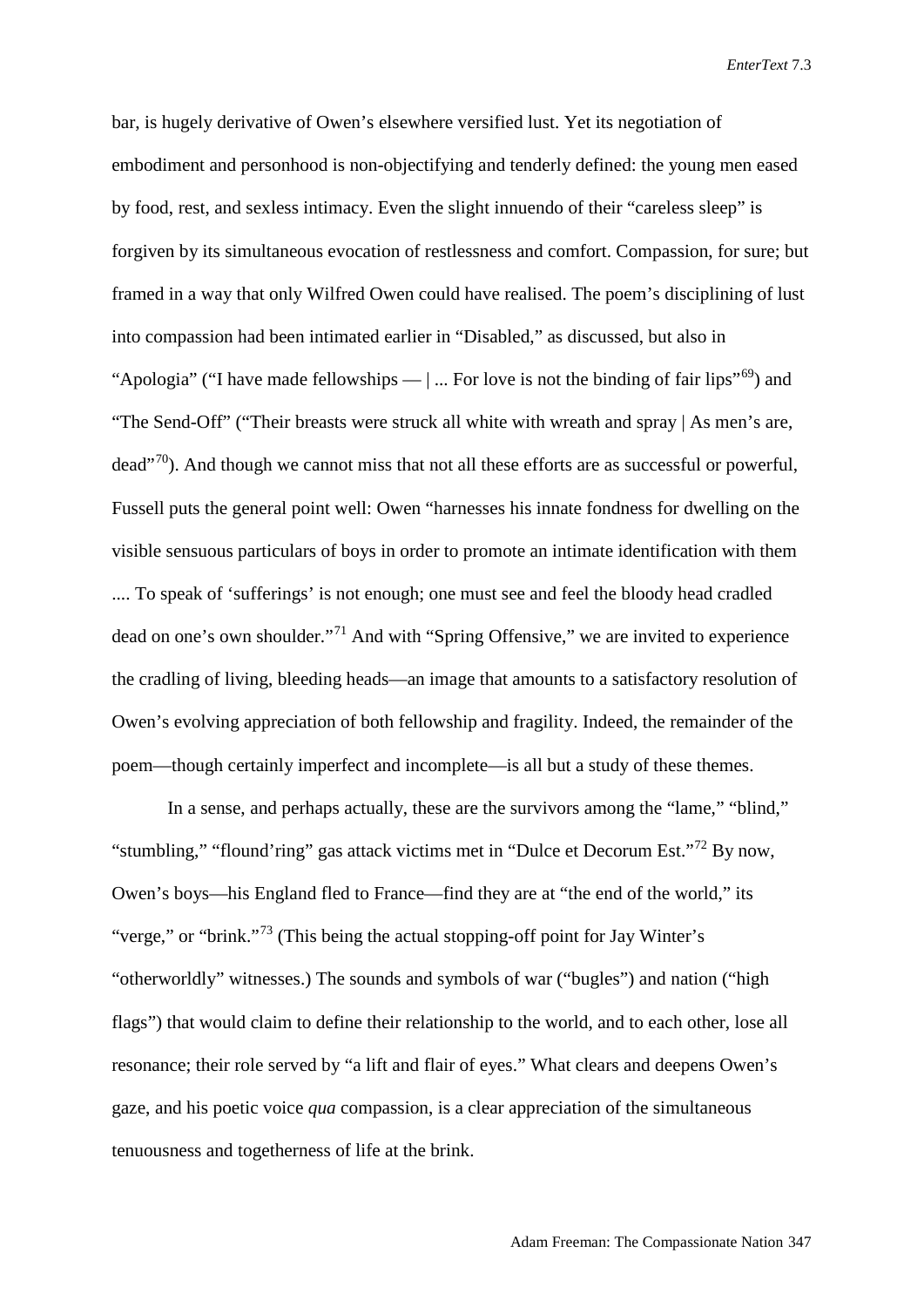#### **Wilfred Owen and moral education**

The basement of London's Imperial War Museum houses its so-called "Trench Experience," a dimly lit and winding corridor furnished with sandbags and wax soldiers. Realism is clearly the aim: the basement trench is more roughed up than the neat and tidy "exhibition trenches" once dug in Kensington Gardens, which Wilfred Owen called "the laughing stock of the army."<sup>[74](#page-21-56)</sup> We are definitely past being coddled and hoodwinked quite like that. Yet inside the "Trench Experience," one is uncertain whether one is being educated or deceived. There is no smell, no water, and no sky. Upstairs in the atrium, schoolteachers try to engage the stragglers with invitations to imagine what it must be like to fly one of the bombers strung up overhead—as if this were a kite museum, or the National Centre for Extreme Sports.

These are exhibits of a very different kind from those we find at the Historial de la Grande Guerre, at Péronne, Somme—named after its intended confusion of history and memory ("memorial")—where the battle for which the region is remembered is represented by nothing at all; instead, a blank wall confronts visitors with the impossibility of representation. The "experience" of the trenches is conjured without affected realism, but rather with pristine, white, shallow dugouts, arranged with uniforms and the stuff of ordinary life in the trenches. The Historial's "eyes down" approach distracts from heroic, exhilarative discourses of war to focus on the space occupied by the dead men who once lived in this "horizontal" landscape, as geographically proximate as it is mentally distant.<sup>[75](#page-21-15)</sup>

I must not put the point too bluntly, since there are fine and engaging exhibits in both museums, but I do mean to gesture to the idea that what distinguishes the two is very like the difference between Wilfred Owen's modes of warning: escapism and escaping. While the Kensington Gardens trench and Jessie Pope's poetry have their purpose in the firm enactment of received opinions—they are as "Discs to make eyes close"—Owen comes to value only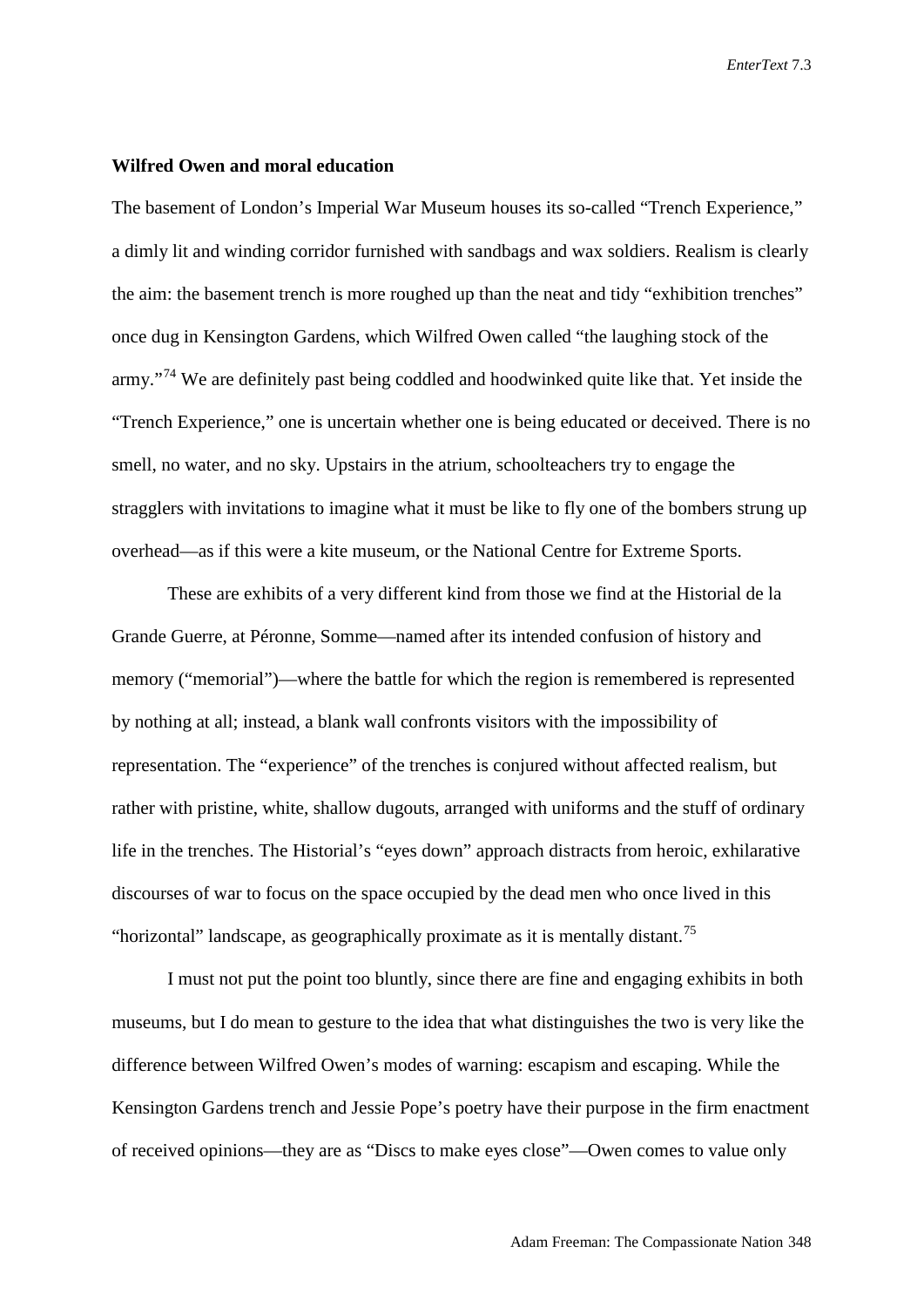the truth he can see for himself. That reading of his poetry which I have sought to complicate is heartened by how an apparently natural compassionate sensibility manages to survive (although in Owen's case, not quite) even through "war and madness." The lesson is one of humanity under fire, and in fact says nothing at all interesting about compassion.<sup>[76](#page-21-16)</sup> Our view is that the voice of compassion is not something Owen brought with him to the end of the world; it is something he found there. This reading may strike as pessimistic, but only if we regret that not all of us will be so fortunate as to be enlightened by horrors—and, further, only if we negate the small but important contribution that "poetry at war" can make to moral education: Owen's attentiveness to physical particulars draws our imaginations also to both "the distortion of the dead" and to compassionate gestures among the living. To borrow Fussell's list, Wilfred Owen was always captivated by eyes, hair, hands, limbs, sides, brows, faces, teeth, heads, smiles, breasts, fingers, backs, and tongues<sup>[77](#page-21-18)</sup>; but what we see by reading his poetry against its own history, as well as its historical context, is that these visions of physical particulars are transformed before Owen's own eyes from "invitations to want" to "invitations to warn."<sup>[78](#page-21-19)</sup> Moreover, and as the parallel reading of "Anthem" and "Identity" Disc" suggested, but did not quite conclude, what it took for Owen to come to view and value a community of sympathy, whose adventures we follow in "Spring Offensive," was to be distracted no longer by possible glories promised by imagined communities.

**Notes**

 <sup>1</sup> Paul Fussell, *The Great War and Modern Memory* (Oxford: Oxford University Press, 2000), 90-91.

<sup>2</sup> Dominic Hibberd, *Wilfred Owen: A New Biography* (Chicago, IL: Ivan R. Dee, 2002), 267.

<sup>3</sup> Fussell, *The Great War and Modern Memory*, 90-105.

<sup>4</sup> Ibid., 291.

<sup>5</sup> Wilfred Owen, *The Complete Poems and Fragments*, ed. John Stallworthy (London: Chatto & Windus, 1983), 71.

 $<sup>6</sup>$  Ibid., 165.</sup>

<sup>7</sup> Ibid., 336.

<sup>8</sup> Douglas Kerr, *Wilfred Owen's Voices: Language and Community* (Oxford: Clarendon Press, 1993), 1.

<sup>9</sup> Simon Blackburn, *Lust* (Oxford: Oxford University Press, 2004), 2.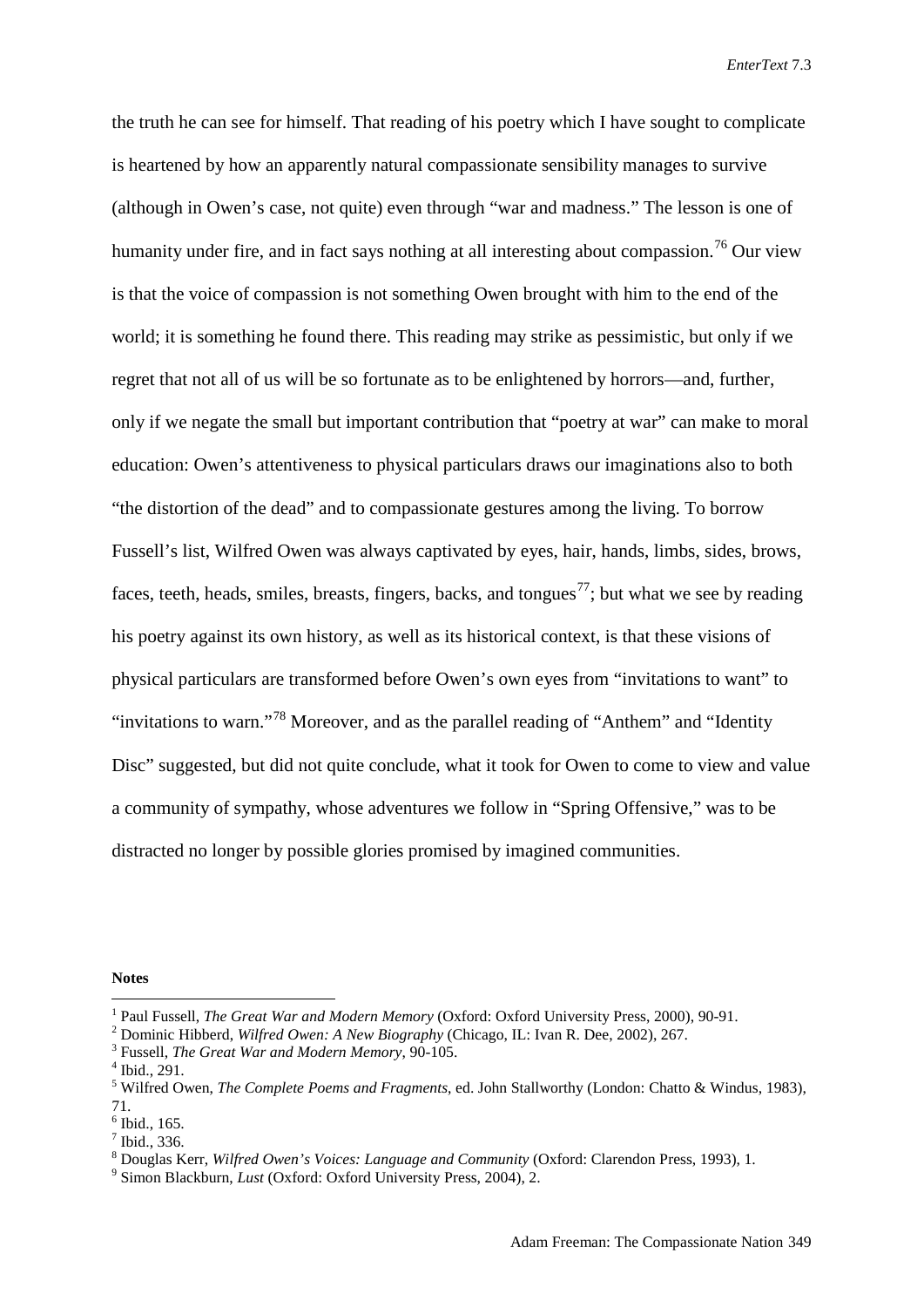- <sup>11</sup> Kendall, *Modern English War Poetry* (Oxford: Oxford University Press, 2006), 3-4.
- <sup>12</sup> John Stallworthy, *Wilfred Owen* (Oxford: Oxford University Press, 1974), 227-228.
- Owen, *The Complete Poems and Fragments*, 292-297.
- <sup>14</sup> Ibid., 535.
- Michael Oakeshott, *Rationalism in Politics and Other Essays* (Indianapolis: Liberty Fund, 1991), 532-534.
- Stallworthy, *Wilfred Owen*, 227-228.
- Jay Winter, *Remembering War: The Great War Between Memory and History in the Twentieth Century* (New Haven: Yale University Press, 2006), 119.
- Owen, *The Complete Poems and Fragments*, 535.
- <sup>19</sup> Kendall, 239.
- Ibid., 249.
- Ibid., 46.
- Owen, *The Complete Poems and Fragments*, 193.
- Glover, *Humanity: A Moral History of the Twentieth Century* (London: Pimlico, 2001), 155-156.
- Ibid., 164.
- <sup>25</sup> Winter, 30, 49-50, 271.
- <sup>26</sup> Stallworthy, 113.
- Kerr, 169, 2.
- Fussell, 24.
- Kerr, 172.
- Owen, *Collected Letters*, eds. Harold Owen and John Bell (Oxford: Oxford University Press, 1967), 284-285.
- Owen, *The Complete Poems and Fragments*, 441.
- Owen, *Collected Letters*, 341 (his emphasis).
- <sup>33</sup> Stallworthy, 123.
- <sup>34</sup> Hibberd, 164-165.
- Owen, *The Complete Poems and Fragments*, 3.
- <sup>36</sup> Kendall, 49-50.
- Ibid., 50.
- Owen, *The Complete Poems and Fragments*, 535.
- Owen, *Collected Letters*, 431-432.
- Kerr, 323.
- Owen, *The Complete Poems and Fragments*, 178.
- Hibberd, 240.
- Kerr, 309.
- Owen, *The Complete Poems and Fragments*, 190.
- Ibid., 148.
- Ibid., 185.
- Kerr, 7-8; Owen, *The Complete Poems and Fragments*, 185.
- Kerr, 278.
- Owen, *The Complete Poems and Fragments*, 140.
- Kerr, 278.
- Hibberd, 269.
- Owen, *The Complete Poems and Fragments*, 99, 158.
- Ibid., 154.
- <sup>54</sup> John Pittock, "The War Poetry of Wilfred Owen: a Dissenting Reappraisal," in Patrick J. Quinn and Steven Trout, eds., *The Literature of the Great War Reconsidered: Beyond Modern Memory* (Basingstoke: Palgrave, 2001), 212.
- Ibid., 539.
- <span id="page-20-0"></span>Ibid., 96.
- <span id="page-20-1"></span>Owen, *Collected Letters*, 510.
- Owen, *The Complete Poems and Fragments*, 27-28.
- Ibid., 76.
- Ibid., 79.
- Ibid., 166.
- Owen, *The Complete Poems and Fragments*, 73.
- Ibid., 79-80.
- Ibid., 175.
- Fussell, 291.

<sup>&</sup>lt;sup>10</sup> Kerr, 325-326.